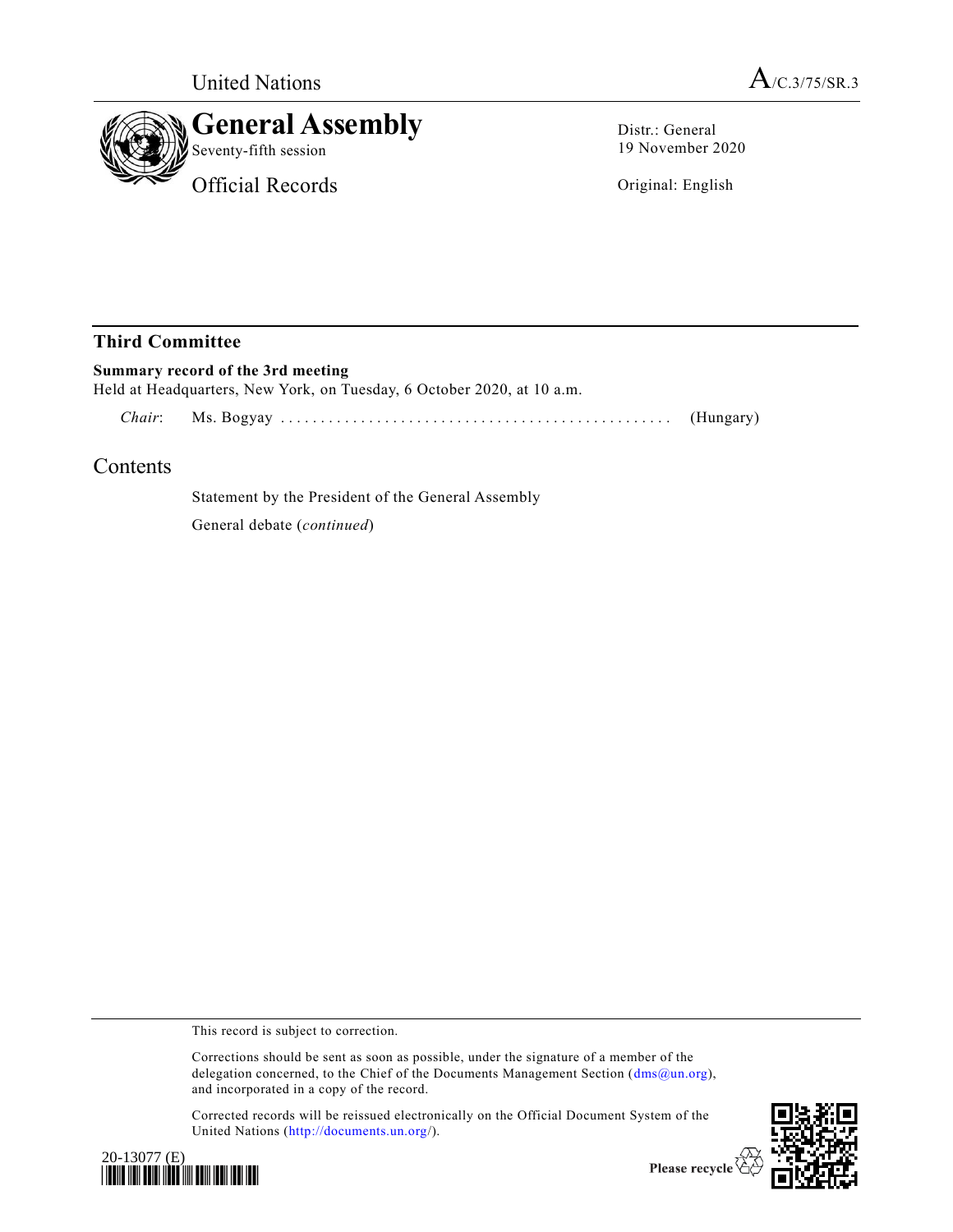*The meeting was called to order at 10.05 a.m.*

#### **Statement by the President of the General Assembly**

1. **Mr. Bozkır** (Turkey), President of the General Assembly, said that the Third Committee should be applauded for electing a woman as Chair for the seventy-fifth session of the General Assembly, the only Main Committee to do so. As he had noted at the commemoration of the twenty-fifth anniversary of the Fourth World Conference on Women, more women leaders were needed.

2. The seventy-fifth session would undoubtedly be affected by the coronavirus disease (COVID-19) pandemic, not least on account of the limitations on in- person meetings. It was fortunate that some meetings could be held in person, as the benefits of face-to-face diplomacy could not be taken for granted. He congratulated the Bureau for proceeding with a hybrid working model that included in-person meetings.

3. The pandemic had presented a challenge unlike any other in the 75-year history of the United Nations. The consequences of the pandemic were most pronounced in relation to the matters on the Committee's agenda, such as the realization of gender equality and the advancement of the humanitarian agenda with a focus on the most vulnerable. Lockdown measures had led to increased domestic violence, compounding pre-existing gaps in the prevention of gender-based violence and domestic abuse. COVID-19 national responses plans must ensure the allocation of additional resources and the adoption of evidence-based measures to address violence against women and girls.

4. COVID-19 had exacerbated pre-existing inequalities and threatened to push those furthest behind into even more vulnerable positions. The global hunger crisis was deepening, with the number of acutely food-insecure people in countries affected by conflicts, natural disasters or economic crises predicted to rise from 149 million prior to the onset of the pandemic to 270 million, unless assistance was urgently provided. Recent estimates also suggested that COVID-19-related disruptions to essential health and nutrition services could result in up to 6,000 daily deaths of children from preventable causes in the coming six months. Children's education was also at risk, given the challenges of remote learning for children in places with poor Internet connectivity.

5. Displaced communities, including refugees and internally displaced persons, were another vulnerable group acutely affected by COVID-19. Crowded living conditions in refugee camps and asylum centres made those communities more susceptible to contracting the virus, while the reallocation of resources had adversely affected their access to necessary health services. The risk of the pandemic causing further displacement must also be taken into account in the collective commitment to contain COVID-19.

6. While COVID-19 was necessarily the top priority, existing human rights challenges must not be forgotten. Promoting good governance, respecting the rule of law and preventing human rights violations would support the response to the pandemic by making societies more equitable and resilient. The Committee was at the forefront of developing human rights-centred solutions to common challenges. The Committee's work during the current session would also be crucial in terms of addressing the increase in racist discourse, hatred, stigmatization, stereotyping and misinformation that had unfortunately accompanied the pandemic.

7. Solidarity and unity should underpin the Committee's discussions during the seventy-fifth session. The Committee members should stand by their principles, strive for consensus and seek compromises in their deliberations. He was confident that the rights and well-being of the people served by the United Nations would be placed front and centre in the work of the Committee, and that durable solutions would be sought to address current and future challenges.

#### **General debate** (*continued*)

8. **Mr. de la Fuente Ramirez** (Mexico), speaking also on behalf of Argentina, Australia, Bolivia (Plurinational State of), Brazil, Canada, Colombia, Denmark, Dominica, Ecuador, El Salvador, Estonia, Finland, Guatemala, New Zealand, Nicaragua, Norway, Paraguay, Peru and Spain (the Group of Friends of Indigenous Peoples), said that the COVID-19 pandemic was posing serious risks to indigenous peoples in both urban and rural areas across the world. Equality, non-discrimination and inclusion must guide responses to COVID-19, and indigenous peoples should take part in their design, implementation and evaluation. States must work together with indigenous peoples to ensure adequate access to health care, medicines, vaccines and medical equipment. The recognition of the role of extensive immunization against COVID-19 as a global public good was a vital step. States and international organizations must provide indigenous peoples with adequate, accessible and reliable information in a culturally appropriate manner, including through the use of indigenous languages. Measures must be taken to prevent all forms of discrimination and violence, especially against indigenous women and girls.

9. The 2020 sessions of the Permanent Forum on Indigenous Issues and the Expert Mechanism on the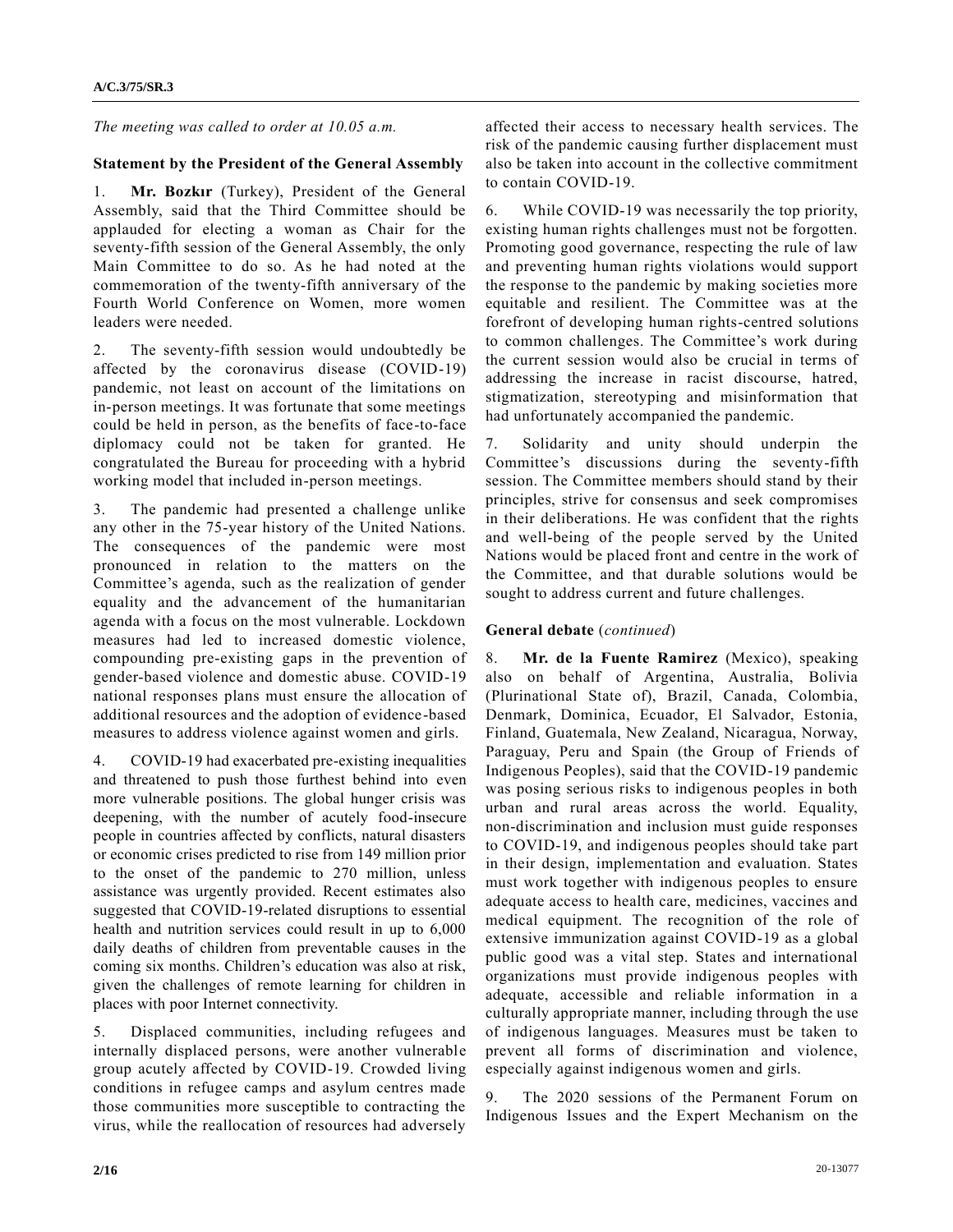Rights of Indigenous Peoples had been postponed owing to the pandemic, while indigenous peoples' organizations in consultative status with the Economic and Social Council had seen their access restricted. In the context of the pandemic, it had not been possible to conduct all consultations with representatives and institutions of indigenous peoples in accordance with General Assembly resolution [71/321.](https://undocs.org/en/A/RES/71/321) Indigenous peoples' organizations had therefore requested the Assembly, with the full support of the Group, to postpone to the seventy-sixth session its consideration of possible further measures to enhance the participation of indigenous peoples in meetings of relevant United Nations bodies on issues affecting them.

10. Advancing the rights of indigenous peoples also entailed the protection of indigenous human rights defenders. The work of the Committee would be crucial in ensuring adequate preparations for the International Decade of Indigenous Languages, which would commence in 2022. Languages were disappearing around the world at an alarming rate, and urgent action must be taken to preserve, revitalize and promote indigenous languages.

11. **Mr. Heusgen** (Germany), speaking also on behalf of Albania, Australia, Austria, Belgium, Bosnia and Herzegovina, Bulgaria, Canada, Croatia, Denmark, Estonia, Finland, France, Haiti, Honduras, Iceland, Ireland, Italy, Japan, Latvia, Liechtenstein, Lithuania, Luxembourg, the Marshall Islands, Monaco, Nauru, the Netherlands, New Zealand, North Macedonia, Norway, Palau, Poland, Slovakia, Slovenia, Spain, Sweden, Switzerland, the United Kingdom of Great Britain and Northern Ireland and the United States of America, said that China must respect human rights, in particular the rights of persons belonging to religious and ethnic minorities, especially in Xinjiang and Tibet. The existence of a large network of so-called "political re-education" camps in Xinjiang was of grave concern. According to credible reports, over 1 million people had been arbitrarily detained in those camps, and the number of reports of gross human rights violations had been increasing. Severe restrictions were placed on the freedoms of religion or belief, movement, association and expression and on Uighur culture. Widespread surveillance disproportionately targeted Uighurs and other minorities.

12. A number of provisions of the Hong Kong National Security Act did not conform to the international legal obligations of China. The provisions that allowed certain cases to be transferred for prosecution to the Chinese mainland were of deep concern. The relevant authorities must guarantee the rights protected under the International Covenant on Civil and Political Rights and the Joint Declaration of the Government of the United Kingdom of Great Britain and Northern Ireland and the Government of the People's Republic of China on the Question of Hong Kong, including the freedoms of speech and assembly, and freedom of the press.

13. China should allow immediate and unfettered access to Xinjiang for independent observers, including the United Nations High Commissioner for Human Rights and relevant special procedure mandate holders, and urgently implement the eight recommendations of the Committee on the Elimination of Racial Discrimination related to Xinjiang. In view of the concerns regarding the human rights situation in Xinjiang, all countries must respect the principle of non- refoulement. China must also uphold autonomy, rights and freedoms in Hong Kong and respect the independence of the Hong Kong judiciary.

14. **Mr. Akram** (Pakistan), speaking also on behalf of Afghanistan, Algeria, Angola, Antigua and Barbuda, Bahrain, Bangladesh, Belarus, Burundi, Cambodia, Cameroon, the Central African Republic, China, the Comoros, the Congo, Cuba, the Democratic People's Republic of Korea, Djibouti, Dominica, Egypt, Equatorial Guinea, Eritrea, Gabon, the Gambia, Grenada, Guinea, Guinea-Bissau, Iran (Islamic Republic of), Iraq, the Lao People's Democratic Republic, Madagascar, Mauritania, Morocco, Mozambique, Myanmar, Nepal, Nicaragua, the Niger, the Philippines, the Russian Federation, Saudi Arabia, Somalia, South Sudan, Sri Lanka, the State of Palestine, the Sudan, the Syrian Arab Republic, Togo, Uganda, the United Arab Emirates, the United Republic of Tanzania, Venezuela (Bolivarian Republic of), Yemen and Zimbabwe, said that non- interference in the internal affairs of sovereign States was an important principle enshrined in the Charter of the United Nations and a basic norm of international relations. The Hong Kong Special Administrative Region was an inalienable part of China, and its affairs were the internal affairs of China, warranting no interference by foreign forces. Those countries supported the implementation by China of its one country, two systems policy in the Hong Kong Special Administrative Region. The enactment by China of the Hong Kong National Security Act was a legitimate measure to ensure that Hong Kong enjoyed long-term prosperity and stability. The legitimate rights and freedoms of Hong Kong residents could be better exercised in a safe environment.

15. **Ms. Rodríguez Abascal** (Cuba), speaking also on behalf of Angola, Bahrain, Belarus, Burundi, Cambodia, Cameroon, the Central African Republic, China, the Comoros, the Congo, the Democratic People's Republic of Korea, Dominica, Egypt, Equatorial Guinea, Eritrea, Gabon, Grenada, Guinea, Guinea-Bissau, Iran (Islamic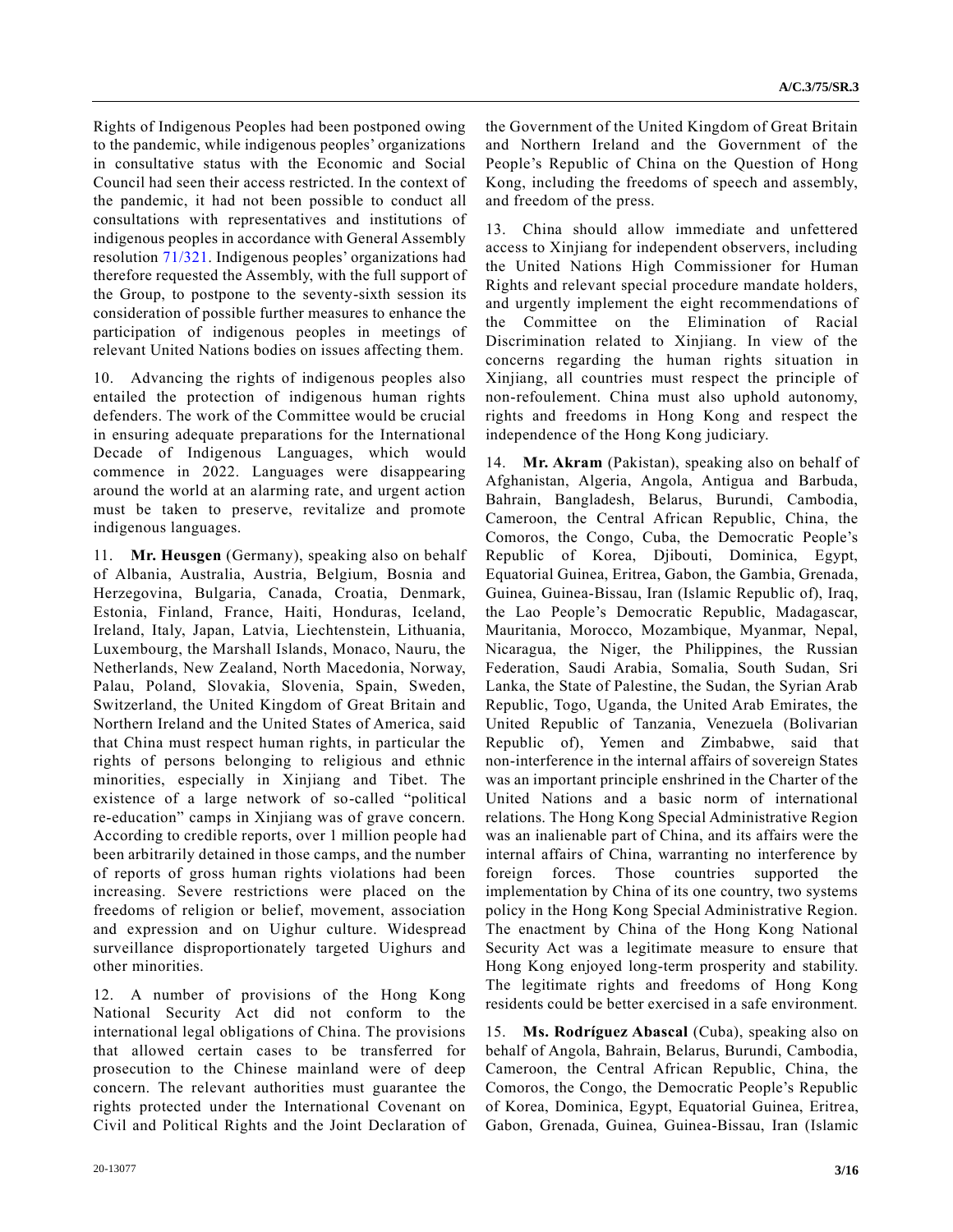Republic of), Iraq, Kiribati, the Lao People's Democratic Republic, Madagascar, Morocco, Mozambique, Myanmar, Nepal, Nicaragua, Pakistan, the Russian Federation, Saudi Arabia, South Sudan, Sri Lanka, the State of Palestine, the Sudan, the Syrian Arab Republic, Togo, Uganda, the United Arab Emirates, the United Republic of Tanzania, Venezuela (Bolivarian Republic of), Yemen and Zimbabwe, said that human rights should be promoted and protected through constructive dialogue and cooperation, and the politicization of human rights issues and double standards should be firmly opposed. The Government of China pursued a people-centred philosophy in advancing economic and social sustainable development and promoting and protecting human rights. It had commendably adopted a series of measures, in accordance with the law, in response to threats of terrorism and extremism to safeguard the human rights of all ethnic groups in Xinjiang. Not one terrorist attack had been carried out in Xinjiang in the past three years. The Government of China had maintained openness and transparency by inviting more than 1,000 diplomats and officials of international organizations, journalists and religious persons to visit Xinjiang. It had also invited the United Nations High Commissioner for Human Rights, and the two sides were in contact on the matter. It was imperative to respect the facts with respect to Xinjiang and to avoid unfounded allegations against China and interference based on political motivation and bias.

16. **Mr. Alotaibi** (Kuwait), speaking also on behalf of Oman and Qatar, said that the countries were fully committed to the promotion and protection of human rights worldwide, in line with international law and the principles enshrined in the Charter of the United Nations, including the principle of the sovereign equality of States. Such action was rendered all the more urgent by the proliferation of armed conflicts, persecution, terrorism, and religious and other forms of intolerance. The Organization must address human rights issues in an objective, constructive, transparent, non-selective and non-politicized manner, respectful of the sovereignty of States and refraining from interference in their internal affairs.

17. All States had the fundamental right to achieve development; to eradicate poverty, illiteracy and disease; and to combat terrorism and protect their people. The global scourge of terrorism knew no colour, religion or race and must be fought; however, counterterrorism measures did not absolve parties of their responsibilities under the Charter, international law and the relevant human rights instruments. Those obligations included compliance with the principles of distinction, proportionality and precaution.

18. The three countries urged Member States and regional groups to favour dialogue and the exchange of views when discussing human-rights-related issues in order to achieve optimal results and address the root causes of differences of opinion. Lastly, in pursuit of greater understanding of human rights, the local conditions of any given country should be evaluated in a manner respectful of cultural and religious diversity, and frameworks for constructive international cooperation on human rights should be reinforced.

19. **Mr. Zhang** Jun (China) said that China categorically rejected the rhetoric and behaviour of a number of countries, namely, the United States, Germany and the United Kingdom, which were regrettably bent on politicizing human rights issues and spreading disinformation. They also discredited China and interfered in its internal affairs. The achievements of China in the development of human rights were widely recognized. China had adopted effective measures, with unwavering support from all Chinese people, to combat terrorism, safeguard national security and promote economic and social development. Developing countries had the right to defend their sovereignty, achieve development and safeguard their security.

20. The United States could not cover up its poor human rights record by making accusations against China. More than 200,000 Americans had lost their lives to COVID-19. The Government of the United States ought to be treating the sick and saving lives, rather than spreading its political virus and causing trouble across the world. The Committee should discuss the systemic racial discrimination and violence in the United States judicial and law enforcement system and adopt a draft resolution on the issue. The United States should stop committing war crimes and fulfil its international human rights obligations in good faith. The United States had withdrawn from the Human Rights Council, refused to ratify human rights treaties, sanctioned the Prosecutor of the International Criminal Court and imposed unilateral sanctions on other countries. In disregard of factual truth and in contravention of justice, Germany, the United Kingdom and a few other countries had been doing a disservice to cooperation by applying double standards and meekly following the United States, serving as its accomplices.

21. China attached great importance to the protection and promotion of human rights with a people-centred approach. China had lifted more than 800 million people out of poverty, achieved major victories in combating COVID-19 and formed a sound legal system for human rights protection. China steadfastly safeguarded its national sovereignty, security and development interests,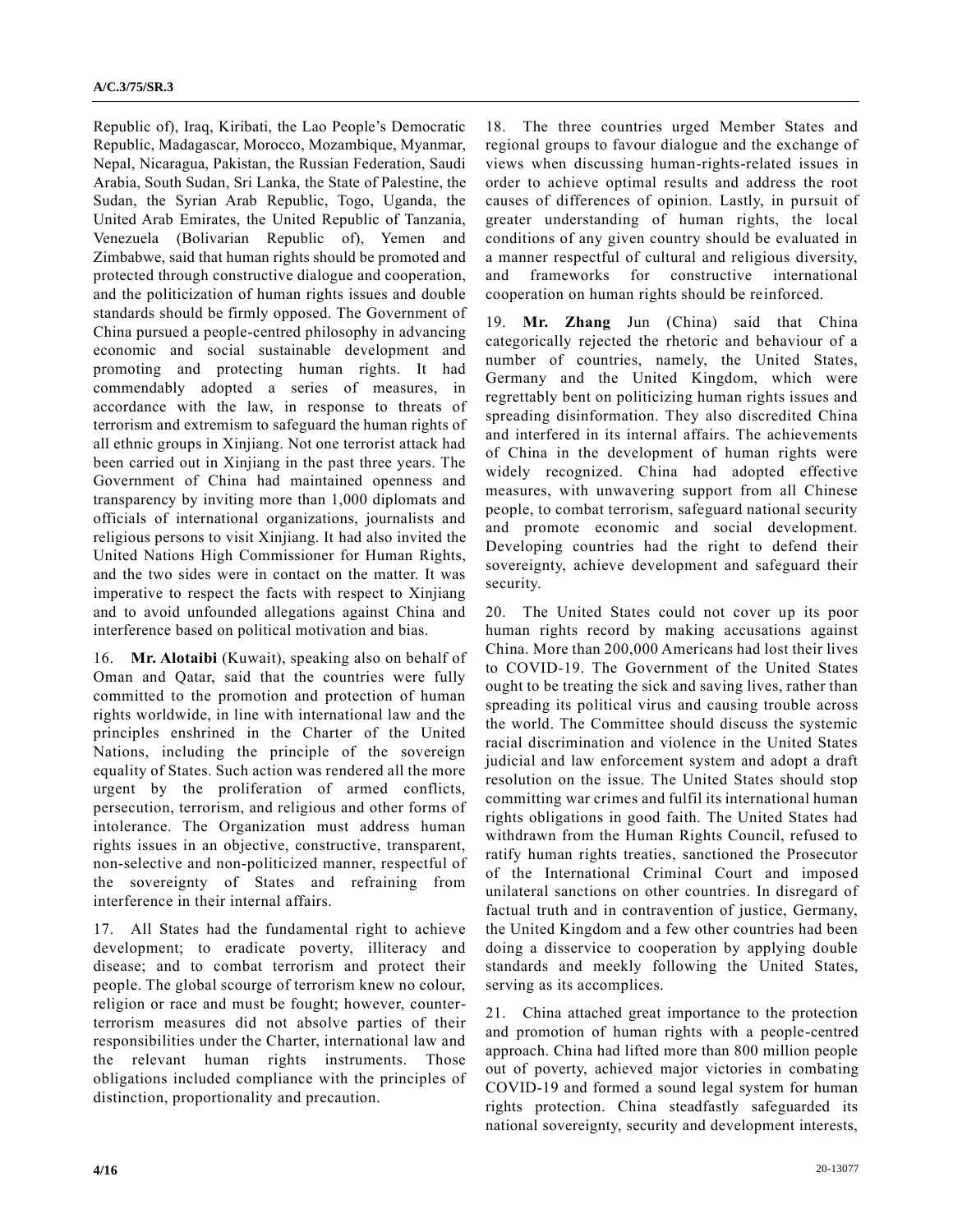whether promoting the development of regions such as Xinjiang or maintaining the prosperity and stability of the Hong Kong Special Administrative Region.

22. **Mr. Mabhongo** (South Africa) said that, to combat the negative impact of COVID-19, his Government had reprioritized funds within the current budget to meet the immediate needs of the most vulnerable people, including by increasing access to food relief and issuing a special COVID-19 grant to be paid for six months. Urgent measures must be adopted to reinforce social protection programmes in order to shield the most vulnerable from the health impacts of COVID-19 and the socioeconomic fallout. Special arrangements should be made to protect the rights of vulnerable groups, including refugees, asylum seekers and the homeless, who might not have access to basic goods, including food, water and health care.

23. Responses to COVID-19 must not exacerbate existing gender inequalities. Domestic violence had risen at an alarming rate worldwide and gender-based violence had continued unabated during the pandemic and the lockdowns. In September 2020, his Government had introduced three bills relating to gender-based violence, which were designed to fill the gaps that allowed perpetrators of those crimes to evade justice and to give effect to the rights of South African women and children.

24. COVID-19 had made it indisputable that racial discrimination was an ongoing human rights challenge in every country. Across regions, people of African descent, minorities, indigenous peoples, stateless persons, migrants, refugees and asylum seekers were disproportionately affected by the pandemic. Member States bore the primary responsibility to counter discrimination and hate speech, and swift action should be taken against racism in all countries. South Africa would support proposals of the Group of 77 in the context of the twentieth anniversary of the adoption of the Durban Declaration and Programme of Action.

25. South Africa reaffirmed its strong commitment to the One China policy and hoped that all discussions regarding Hong Kong and Xinjiang would take place with respect for the sovereignty and territorial integrity of China.

26. **Mr. Favre** (Switzerland) said that his country fully supported the call to action of the Secretary-General for human rights. All measures in the context of COVID-19 must be taken with respect for the principles of legality, necessity, proportionality and non-discrimination. Civil society organizations, human rights defenders and journalists, who were essential in combating the pandemic, must be able to carry out their work freely, without fear of reprisals.

27. Strengthening cooperation across the three pillars of the work of the United Nations and its prevention capacities remained priorities for Switzerland. In that regard, Switzerland welcomed the joint work plan of the Office of the United Nations High Commissioner for Human Rights and the Peacebuilding Support Office. Switzerland also continued to support the reforms of the Secretary-General and their implementation. Switzerland was pleased to have facilitated, together with Morocco, the process for the review of the status of the treaty body system, which had reaffirmed the need to strengthen the system's functioning. The human rights pillar should receive the necessary resources from the regular budget to fully fund all its mandates.

28. The Swiss action plan for the universal abolition of the death penalty underscored the country's goal of taking a leading role in the global abolition movement. A global moratorium would be a first step towards universal abolition.

29. The individual rights to freedom of expression, association and peaceful assembly were essential for a vibrant democracy and peaceful coexistence. With a record number of demonstrations around the world in 2019 and 2020, States must ensure respect for human rights in that context. During the pandemic, health measures should not be used as a pretext to justify undue restrictions on those rights.

30. The fundamental role played by women during the COVID-19 pandemic must be recognized. The twentyfifth anniversary of the Beijing Declaration and Platform for Action and the twentieth anniversary of Security Council resolution [1325 \(2000\)](https://undocs.org/en/S/RES/1325(2000)) were being celebrated, and yet the recognition of sexual and reproductive health and rights and international achievements in that area were being called into question. The anniversaries should serve as an opportunity to strengthen the commitment to achieving gender equality worldwide.

31. **Mr. Gafoor** (Singapore) said that international cooperation must be strengthened to ensure affordable, fair and equitable access to vaccines for all. To that end, countries should take a multilateral approach, not a unilateral one that would allow some countries to monopolize access to vaccines. Singapore supported a strong role for the United Nations and the World Health Organization in that regard.

32. No country or group of countries had the right to impose its views regarding human rights on other countries, and the pandemic must not be used as an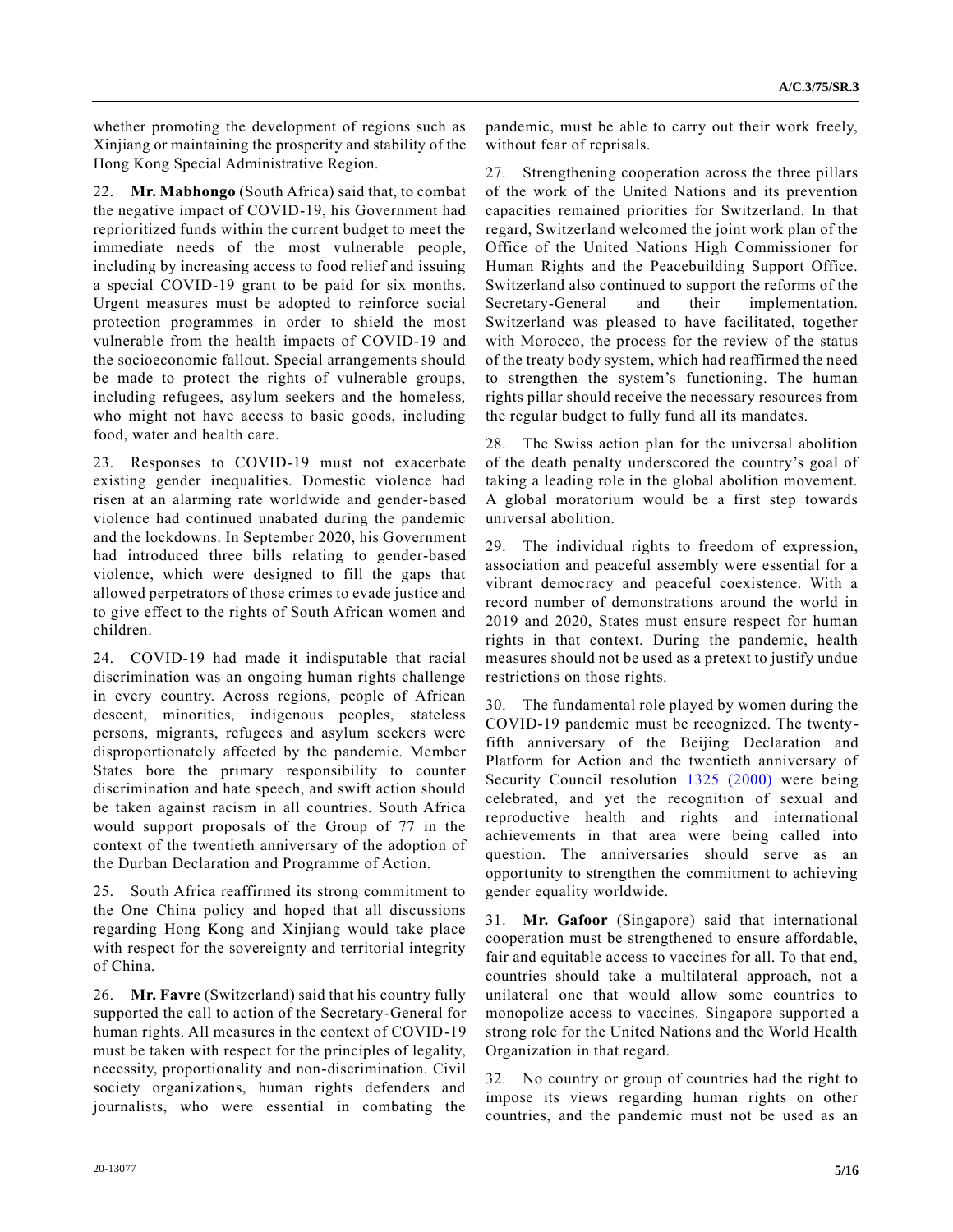opportunity to do so. The Committee should not be used as a platform for presenting draft resolutions that imposed the views of one group of countries on other countries. In response to the presentation of such draft resolutions, his delegation would strongly reaffirm the sovereign rights of all countries to determine their legal and political systems. During the current session, Singapore would maintain its consistent approach of opposing country-specific resolutions, which were driven by political rather than human rights considerations. The practice of some Member States of issuing joint statements to target the policies of other countries and interfere in their internal affairs was divisive and counter-productive; it did not build trust or help to resolve the underlying issues. The use of unilateral coercive economic measures should be eliminated because such measures impeded the social and economic development of developing countries and hampered their response to the pandemic. Singapore had taken a consistent and principled approach against unilateral coercive measures because they undermined the multilateral process and did not help to find political solutions.

33. The approach of Singapore to social development and human rights had produced tangible benefits for its people, which was reflected in its high ranking in the United Nations Development Programme human development index. Nevertheless, the Government was constantly seeking to improve its policies and systems, attaching the greatest priority to the protection of women, children, girls and persons with disabilities. At the international level, Singapore represented the Group of Asia-Pacific States as a Vice-President of the Conference of States Parties to the Convention on the Rights of Persons with Disabilities. Singapore had initiated a joint statement on the need for a disabilityinclusive response to COVID-19, which had been endorsed by 146 Member States.

34. **Mr. Mavroyiannis** (Cyprus) said that Turkey had been committing well-documented massive human rights violations in his country since 1974, and Cyprus would continue to draw attention to such violations until they had been redressed. One third of Greek Cypriots had been displaced as a result of the armed aggression of Turkey and continued to be denied the right to return to their places of origin and to their homes and properties. Turkey had been pursuing demographic engineering in the areas of Cyprus under its occupation, having transferred thousands of Turkish settlers there since 1974, which was a war crime under international humanitarian law. Daily violations of human rights and fundamental freedoms were suffered by enclaved Greek Cypriots and Maronites who continued to live under occupation. Turkey was currently taking steps to settle the fenced area of Varosha in contravention of the relevant Security Council resolutions.

35. More than half of the 2,001 missing persons had yet to be found or identified and returned to their families. Cyprus reiterated its request to States to share any information they possessed in that regard. Turkey should provide the Committee on Missing Persons in Cyprus with relevant information and unimpeded access to all areas for excavations and exhumations. The rich cultural, archaeological and religious heritage in occupied Cyprus had been looted, vandalized and destroyed since 1974, with the fate of many historical treasures still unknown. The recent change in the status of Hagia Sophia in Istanbul, one of the most significant world heritage sites, was reprehensible and indicative of the disregard of Turkey for cultural and religious values.

36. Notwithstanding the ongoing occupation, Cyprus would continue to protect and promote the human rights and fundamental freedoms of all Cypriots, in line with European and international standards, and aspired to soon be able to do so in a reunited country.

37. **Ms. Theofili** (Greece) said that human rights were mainstreamed across all national policies in her country. The Government was implementing a holistic and coherent policy plan with a gender perspective in response to the COVID-19 pandemic, with a view to building a bridge towards a new reality grounded in science-based decisions. Efforts and resources continued to be deployed to manage the unprecedented migratory and refugee crisis, which was still having a disproportionate impact on Greece, while the Government strove to host arriving migrants and asylum seekers in the most humane and decent way.

38. Despite the large number of relevant Security Council and General Assembly resolutions and the relevant judgments of the European Court of Human Rights, violations of the human rights and fundamental freedoms of the people of Cyprus persisted. The highly sensitive issue of missing persons was of great interest to Greece given the significant number of missing Greek citizens. The measures taken by Turkey in recent years with regard to the educational and religious rights of the enclaved persons living in the occupied part of the island had come too late. The recent plans of Turkey and Turkish Cypriots to open the fenced city of Varosha were in direct violation of Security Council resolutions, including resolutions [550 \(1984\)](https://undocs.org/en/S/RES/550(1984)) and [789 \(1992\).](https://undocs.org/en/S/RES/789(1992)) Greece fully supported the efforts led by the United Nations for an agreed, comprehensive and viable settlement of the Cyprus issue, on the basis of relevant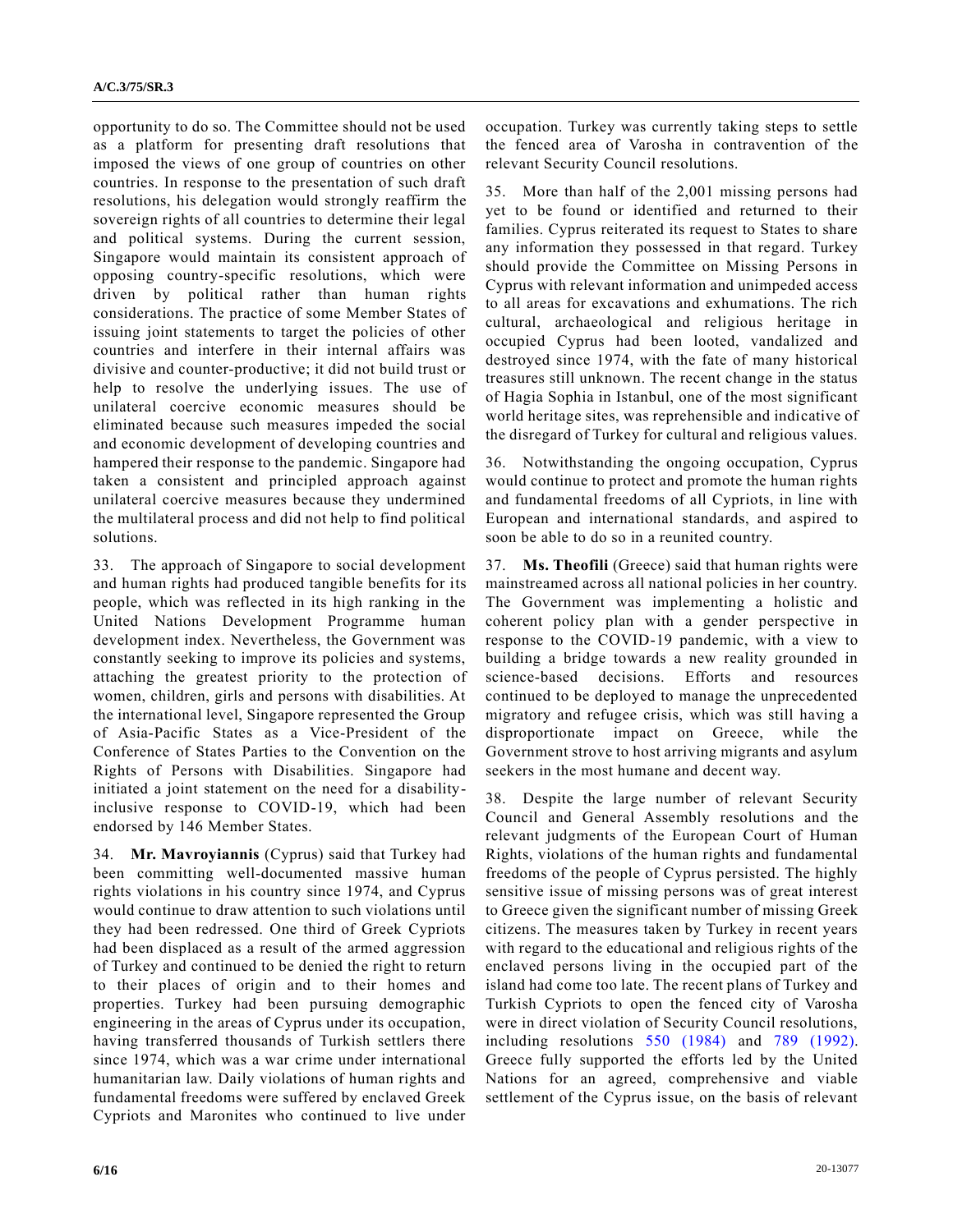Security Council resolutions and in full accordance with the European Union acquis.

39. Another issue of great concern was the widespread looting and destruction of the cultural and religious heritage of Cyprus in the occupied areas. Greece shared the concerns of the United Nations Educational, Scientific and Cultural Organization, the European Union and others regarding the recent decision of the Government of Turkey to convert Hagia Sophia, a site of outstanding universal character and value, into a mosque.

40. The accelerated advancement of human rights globally went hand-in-hand with a gender-responsive implementation of the 2030 Agenda for Sustainable Development. Only by orienting common and coordinated efforts in that direction could resilient, sustainable and gender-equal democratic societies be built for future generations.

41. **Mr. Carazo** (Costa Rica) said that his country had learned three important lessons from the COVID-19 pandemic: the central importance of human health and the need to invest in and maintain universal and solidarity-based health systems; the need to protect the most vulnerable; and the urgent need to develop a multilayered response to the multiple crises facing the world, including climate change. On that basis, Costa Rica had called for a paradigm shift towards strategic global public goods, human security, gender equality, safe, orderly and regular migration, and the recognition of a healthy and ecologically balanced environment as an integral part of human rights.

42. The COVID-19 crisis had highlighted the importance of redoubling efforts towards social development, including by investing in human capital through high-quality universal education, designing robust social protection systems and comprehensively addressing technological advances for the benefit of all human beings. Those exercising their right to report, to protest or to defend their rights must be protected and supported. The protection of journalists, human rights defenders and civil society should be a priority in the response to the pandemic. Only with a diversity of voices and a commitment to solidarity and unity would it be possible to build back from the crisis.

43. The links between the Committee and the Human Rights Council should be strengthened with a view to improving working methods. The report of the Council to the General Assembly should be improved and streamlined. The practice initiated by the presidency of the seventy-fourth session of the Assembly of having an open dialogue with civil society and listening to its demands and proposals should continue.

44. **Mr. Simbyakula** (Zambia) said that his country had made notable progress in promoting gender equality and the empowerment of women and girls since the adoption of the Beijing Declaration and Platform for Action, including the enactment of the Gender Equity and Equality Act in 2015 and the development of the national child policy. Zambia was among the few countries in the region to have established fast-track courts to ensure increased access to justice for victims of gender-based violence. It had also established village-led and health facility-based one-stop centres to provide holistic support services to victims of genderbased violence.

45. His Government had continued to engage with traditional leaders in the country to reform traditions and customs that perpetuated child marriage. It had prioritized the enrolment and retention of girls in schools as a critical step in the promotion of gender equality and the economic empowerment of women. The Government's re-entry policy had helped to reduce the prevalence of child, early and forced marriage; pregnant girls were allowed to sit their examinations or take leave from their studies for a year.

46. In order to reduce poverty levels in households, his Government had continued to scale up social protection programmes. It had also continued to reduce the vulnerability associated with HIV/AIDS prevalence. The overall maternal mortality ratio had been reduced from 398 per 100,000 live births in 2014 to 278 in 2018.

47. **Ms. Tshering** (Bhutan) said that her country was most concerned by the impacts of the COVID-19 pandemic that threatened to deepen inequalities, reverse social development and impede the full enjoyment of human rights and fundamental freedoms by the most vulnerable. In April 2020, Bhutan had endorsed the joint statement in support of the call of the Secretary-General on gender-based violence and COVID-19. Genderdifferentiated impacts and needs must continue to guide recovery strategies. Her Government was prioritizing the implementation of a contingency plan on gender and child protection, which would be built upon the outcome of an in-depth impact assessment of the pandemic on women and children.

48. Member States should draw inspiration from the United Nations Youth Strategy and endeavour to achieve Sustainable Development Goal 4, on ensuring inclusive and equitable quality education, in the light of the severe disruptions posed by the pandemic. The Government's COVID-19 recovery plan included strategies to upskill and reskill the young labour force, with a view to stemming the exacerbated youth unemployment and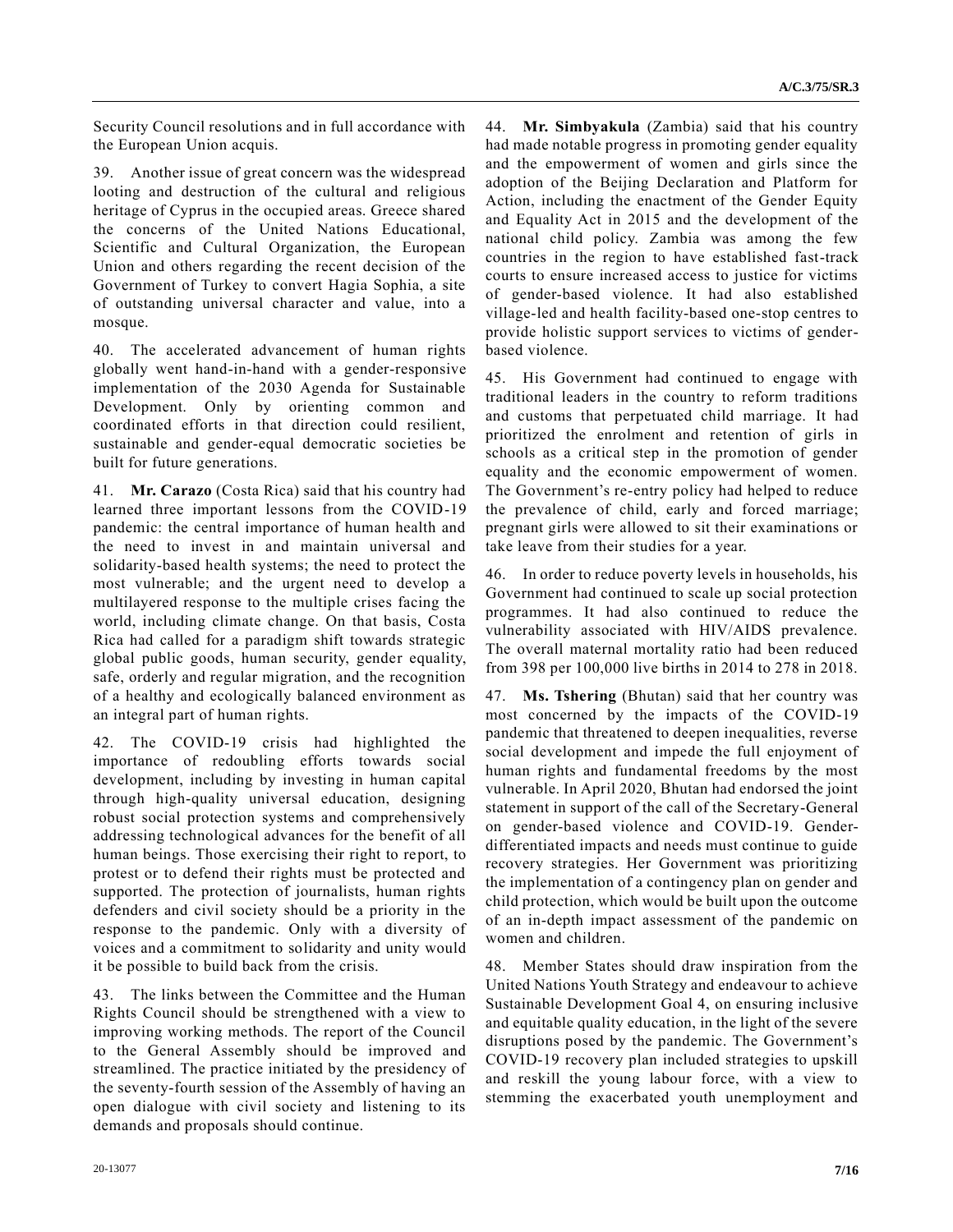enabling young people to participate fully in the green and sustainable rebuilding of the economy.

49. Bhutan had aligned itself with the joint statement in support of the policy brief of the Secretary-General on the impact of COVID-19 on older persons. As valued members of society, older persons in Bhutan had received targeted attention during the pandemic. All those above the age of 60 years had been registered by the Ministry of Health to ensure that their needs were prioritized and enable personalized outreach. Older persons, together with medical care professionals, frontline workers and children below the age of 2 years, would be among the first to receive flu vaccines through a government-supported programme to be rolled out nationwide in the near future. Recognizing that no one was safe until everyone was safe, Bhutan had joined the COVID-19 Vaccine Global Access (COVAX) Facility. Once available, the COVID-19 vaccine, which remained the only way out of the current crisis, must be recognized as a global public good.

50. **Mr. Valtýsson** (Iceland) said that, amid restrictions and community lockdowns in response to the ongoing pandemic, gender-based violence and violence against children had been on the rise. The protection of children against violence had been a priority for his Government, which had long emphasized the importance of having the right services and response in place when children were believed to be victims of sexual or other serious forms of violence. Over the past three decades, Iceland had developed a child-friendly and multi-agency framework for responding to child abuse, known as the Children's House model, which had been introduced in about 20 countries.

51. Iceland was committed to defending women's human rights and their reproductive freedom and was concerned to see established international norms and standards increasingly being challenged, even the ones that had been collectively agreed upon as part of the Sustainable Development Goals. Renewed attempts to overturn the discourse on bodily autonomy, comprehensive sexuality education, sexual and reproductive health and rights, and gender-based violence were of particular concern.

52. A recent study by the Organization for Economic Cooperation and Development had shown that Iceland topped the list for social acceptance of lesbian, gay, bisexual, transgender and intersex persons. Three Government-sponsored bills to improve the legal framework for transgender and intersex persons were currently being introduced in Parliament. His Government was engaging with other countries on the removal of stigmatization and institutional prejudices against lesbian, gay, bisexual, transgender and intersex persons. Earlier in 2020, Iceland had proudly joined the LGBTI Core Group.

53. Regarding the human rights treaty body review, Iceland had facilitated, in partnership with Indonesia and Tunisia, the drafting of General Assembly resolution [68/268.](https://undocs.org/en/A/RES/68/268) Much of the work in that regard had shifted to Geneva, where Iceland continued to play an active part. The continued engagement of Member States was required to support the treaty bodies in the implementation of the resolution.

54. **Mr. Šimonović** (Croatia) said that his country welcomed General Assembly resolution [74/306](https://undocs.org/en/A/RES/74/306) on a comprehensive and coordinated response to the COVID-19 pandemic. His Government was committed to integrating a gender equality perspective at all policy levels, with a special emphasis on the prevention of the intersecting impacts of both the COVID-19 pandemic and the pandemic of violence against women and girls. Croatia joined the call of the Secretary-General for the protection of children and their rights to health, education and safety in the context of COVID-19. Given that refugees and displaced persons were among the most vulnerable during the pandemic, respect for international humanitarian law was more important than ever, and Croatia welcomed the Global Humanitarian Response Plan for COVID-19.

55. Advocating the abolition of the death penalty was an important part of his Government's human rights foreign policy. In 2020, Croatia had joined the Support Group of the International Commission against the Death Penalty.

56. The current global crisis had shown that a collective commitment to human rights, multilateralism and a rules-based international order was more relevant than ever. Croatia was continuing to play an active role in the Human Rights Council, the General Assembly and the Security Council, raising awareness of and addressing human rights violations in the places most affected by them. Preventing human rights violations, inequality and structural discrimination and curbing xenophobia and hate speech were crucial for confronting the growing number of such crimes.

57. **Ms. Arega** (Ethiopia) said that the role of the United Nations in preventing violations of human rights and ensuring their promotion was central. Relevant United Nations organs and bodies must continue their work in an objective, transparent and non-selective manner. Efforts of Member States in advancing human rights and guaranteeing a better life for their citizens should be commended and not discouraged by any politicization of human rights or interference in the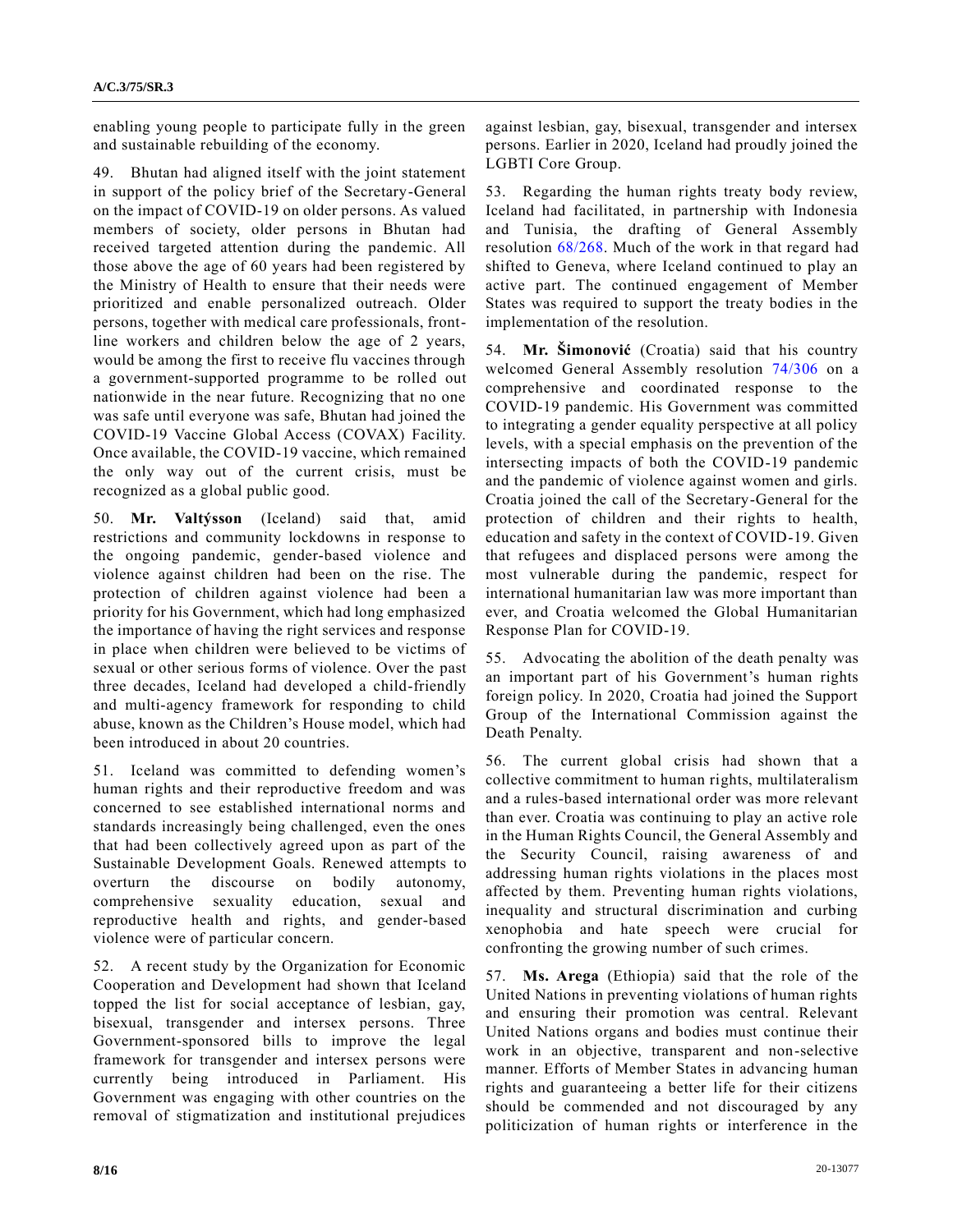internal affairs of sovereign States. Ethiopia supported the "one country, two systems" policy of China. The issue of Hong Kong was an internal affair of the Government of China, and human rights should not be politicized in that matter. The universality, indivisibility, interdependence and interrelatedness of all human rights – economic, social, political and civil rights – must be emphasized, and all human rights must be treated in a fair and equal manner. It was in that context that the Committee should carry out its important work.

58. Her Government had embarked on a series of liberal political reforms and taken firm steps to institutionalize them, while upholding human rights and promoting a better standard of governance. Such a transition was not easy, but the Government was committed to fulfilling the promise of a democratic and pluralistic political order based on the rule of law and respect for fundamental rights and basic liberties.

59. It was least developed countries such as Ethiopia that were the hardest hit by the socioeconomic impact of the pandemic. COVID-19 had also exacerbated existing humanitarian challenges, affecting people on the move, including refugees and migrants. Her Government was making every effort to ensure the safe and dignified return of some of the most vulnerable migrants, while conscious of the need to limit large-scale repatriation. The Government was currently engaged in constructive dialogue with countries hosting Ethiopian migrants in need of humanitarian protection and assistance. It was also committed to forging international cooperation in migration management practices that prioritized the health, well-being, and human rights of migrants.

60. **Mr. Knyazyan** (Armenia) said that his delegation supported the appeal of the Secretary-General for an immediate global ceasefire in response to COVID-19, which would play a key role in ensuring the protection of fundamental human rights for the most vulnerable people, including women, children, persons with disabilities and people affected by conflict.

61. Everyone was entitled to all rights and freedoms regardless of the international status of the country in which a person lived, according to the Universal Declaration of Human Rights. The politicization of human rights and the denial of human rights for people residing in conflict areas was unacceptable.

62. The right to life, the right to development and other fundamental rights of the people of Nagorno-Karabakh were under threat owing to the ongoing aggression by Azerbaijan. The pre-planned large-scale military aggression unleashed by the authoritarian regime of Azerbaijan, with the full backing of Turkey, had a clear genocidal intent. The Azerbaijani armed

forces had targeted the capital, Stepanakert, and other cities and settlements in both the territory of Artsakh and Armenia. Indiscriminate and intentional strikes on civilians and civilian infrastructure, schools and hospitals, had led to the deaths of 21 people, including women and children, and the wounding of dozens. Azerbaijan was deliberately targeting journalists in the conflict zone in an attempt to prevent the flow of objective information and the documenting of the war crimes committed by its armed forces. The aggressor country and its supporters should be held accountable for gross violations of international human rights law.

63. The international community had already recognized that mercenaries and foreign terrorist fighters had been transferred from the territories of Syria currently occupied by Turkey to be used in hostilities against Artsakh. Armenia deplored the irresponsible policy of Turkey of exporting violence and instability to neighbouring regions, using terrorist organizations to commit atrocity crimes against the Armenian people of Nagorno-Karabakh and impeding their right to self-determination.

64. The military aggression by Azerbaijan against the people of Artsakh was the culmination of a decades-long State policy of intolerance, hatred and Armenophobia. The glorification of perpetrators of hate crimes against Armenians and the systemic use of hate speech by political leaders, educational institutions and the media had been documented by international organizations, including the European Commission against Racism and Intolerance of the Advisory Committee on the Framework Convention for the Protection of National Minorities of the Council of Europe. The ruling autocratic regime in Azerbaijan portrayed Armenians as the enemy in order to justify the dire human rights situation in the country. Unlike Azerbaijanis, the people of Artsakh had long embarked on democratic Statebuilding based on respect for human rights and dignity, as demonstrated by the free, fair and competitive nationwide elections held in Nagorno-Karabakh in March 2020. The people of Nagorno-Karabakh were fully entitled to exercise their inalienable human rights, including the right to self-determination.

65. **Ms. Kocyigit Grba** (Turkey) said that the impact of COVID-19 had been amplified for women and girls owing to existing inequalities. COVID-19 response plans and recovery packages must take into account the gendered impacts of the pandemic. His Government was committed to making the appeal of the Secretary-General on gender-based violence and COVID-19 a key part of its national response. The adverse effects of COVID-19 on the well-being, development and protection of children, in particular those in vulnerable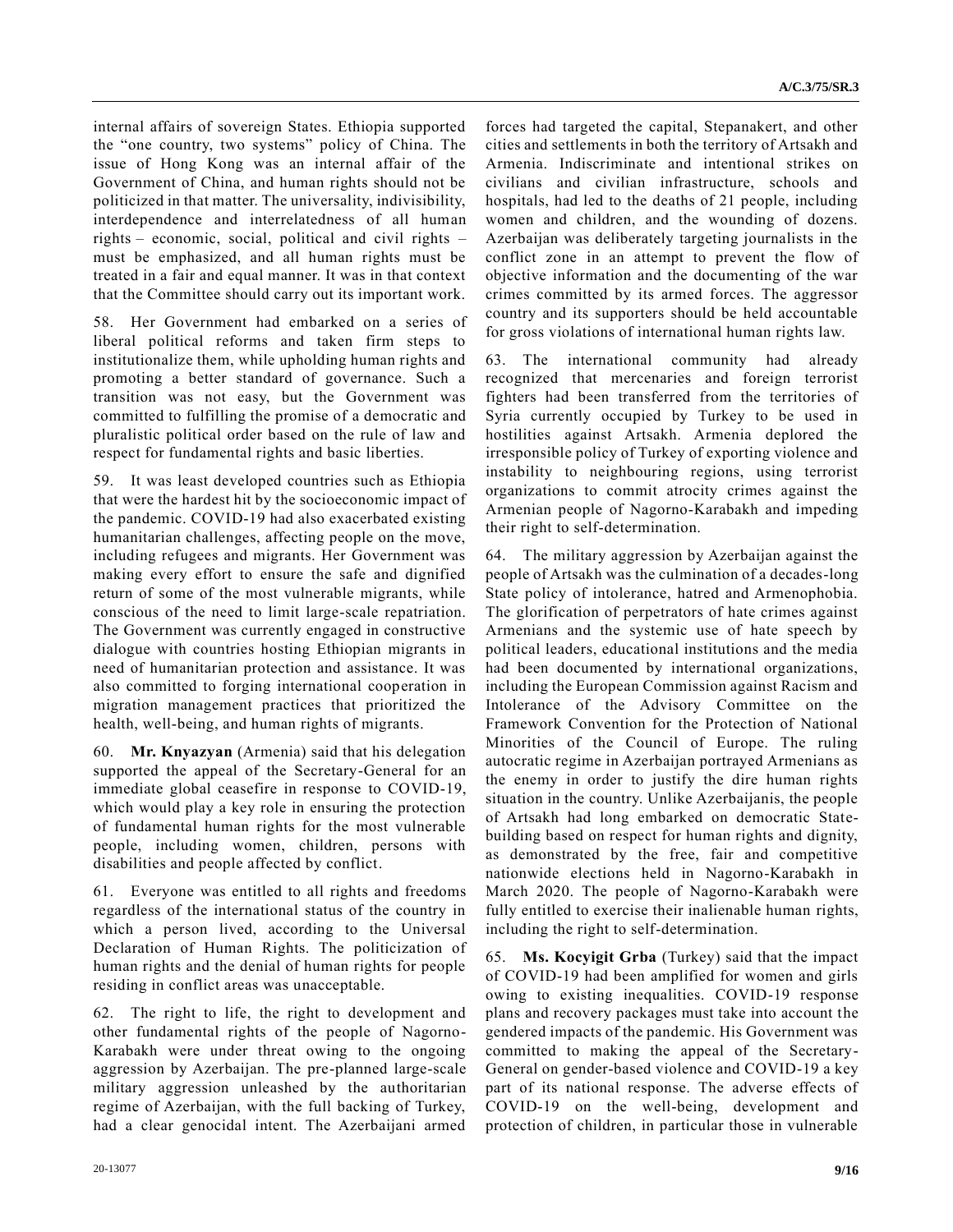situations, were of deep concern. Large movements of refugees and migrants across borders created further impediments to the promotion and protection of the rights of children. As the largest refugee-hosting country in the world, Turkey would continue its efforts to ensure the resilience and well-being of the more than 1 million Syrian children who had sought refuge in the country.

66. Turkey attached great importance to the work of all human rights bodies and the concerted efforts within the United Nations and its related agencies. It was disturbed by the obstacles that prevented millions of people across the world from fully enjoying their human rights, in particular the re-emergence of extremist political currents and ideologies, especially across Europe, which gave rise to new forms of racism, such as xenophobic nationalism, antisemitic movements and Islamophobia.

67. The United Nations played an important role in addressing the concerns and expectations of the international community with regard to the treatment of Uighur Turks and other Muslim minorities in the Xinjiang Uighur Autonomous Region of China. As a country with ethnic, religious and cultural ties to the Uighur Turks, Turkey had been particularly alarmed by the recently published reports of alleged human rights violations against Uighur Turks and other Muslim minorities in Xinjiang. While following the issue through international platforms such as the United Nations and the Organization of Islamic Cooperation, Turkey would maintain constructive engagement with China at the bilateral level. Turkey expected that the visit of the United Nations High Commissioner for Human Rights to Xinjiang would be meaningful, fully fledged and unrestricted and that China would act in a transparent manner.

68. The oppression by Israel in the Occupied Palestinian Territories continued unabated. The people of Palestine deserved to live in freedom in their independent State within the 1967 borders. Regarding the conflict in Syria, which was in its tenth year, Turkey called for the regime to be held accountable for its crimes against humanity. Human rights violations in Myanmar continued to be a source of serious concern, and urgent steps were needed to address the plight of the Rohingyas. In Libya, the dire humanitarian situation was alarming, and the conflict and the pandemic continued to present a significant threat to life. The discovery of mass graves in Tarhunah was a grim reminder of the scale of the atrocities and human suffering and should serve as a wake-up call for all sides that had condoned or supported the aggression of Khalifa Haftar. The international community and relevant organizations must take urgent steps to

investigate the matter and hold those responsible to account.

69. **Mr. Al Khalil** (Syrian Arab Republic), speaking on a point of order, said that the representative of Turkey had used the term "regime" to refer to his country, whose official name was the Syrian Arab Republic. He hoped that the Chair would inform the representative of Turkey of the need to abide by the standards of conduct and rules of procedure customarily observed in United Nations proceedings.

70. **Archbishop Caccia** (Observer for the Holy See) said that an integral vision of the human person could be grounded only in the recognition of the inherent dignity and the equal and inalienable rights of all members of the human family. The Holy See was deeply concerned by growing pressure to reinterpret the very foundations of human rights to satisfy political and economic interests, as was particularly apparent in the refusal to recognize the inherent value and dignity of every human life at every stage. The failure to understand the nature and reality of human rights led to grave inequalities and injustices, such as ignoring children in the womb and treating the elderly and persons with disabilities as intolerable burdens on society. Just as there was no right to abortion, there was also no right to euthanasia. The death penalty was inadmissible, and the Holy See worked with determination for its abolition worldwide. Effective systems of detention had been developed, which ensured due protection of citizens without definitively depriving the guilty of the possibility of a second chance. Attempts to suppress the place of religion in public life were of particular concern. Freedom of religion was an inalienable and universal human right, not a concession or privilege to be retracted at will by the State.

71. Violence against women remained a global emergency, and violence against children, including the horrible scourge of child abuse and pornography, had dramatically increased. The COVID-19 pandemic was worsening the incidence of online sexual abuse and cyberbullying. Civil authorities should be especially attentive to children denied their fundamental rights and dignity, in particular their rights to life and education, while remembering that the first teachers and caregivers of every child were his or her mother and father, within the family, which was accurately described in the Universal Declaration of Human Rights as the natural and fundamental group unit of society. The Holy See strongly condemned every form of racism and racial discrimination. Pope Francis had recently called racism a disease and stressed that racism and exclusion should not be tolerated in any form.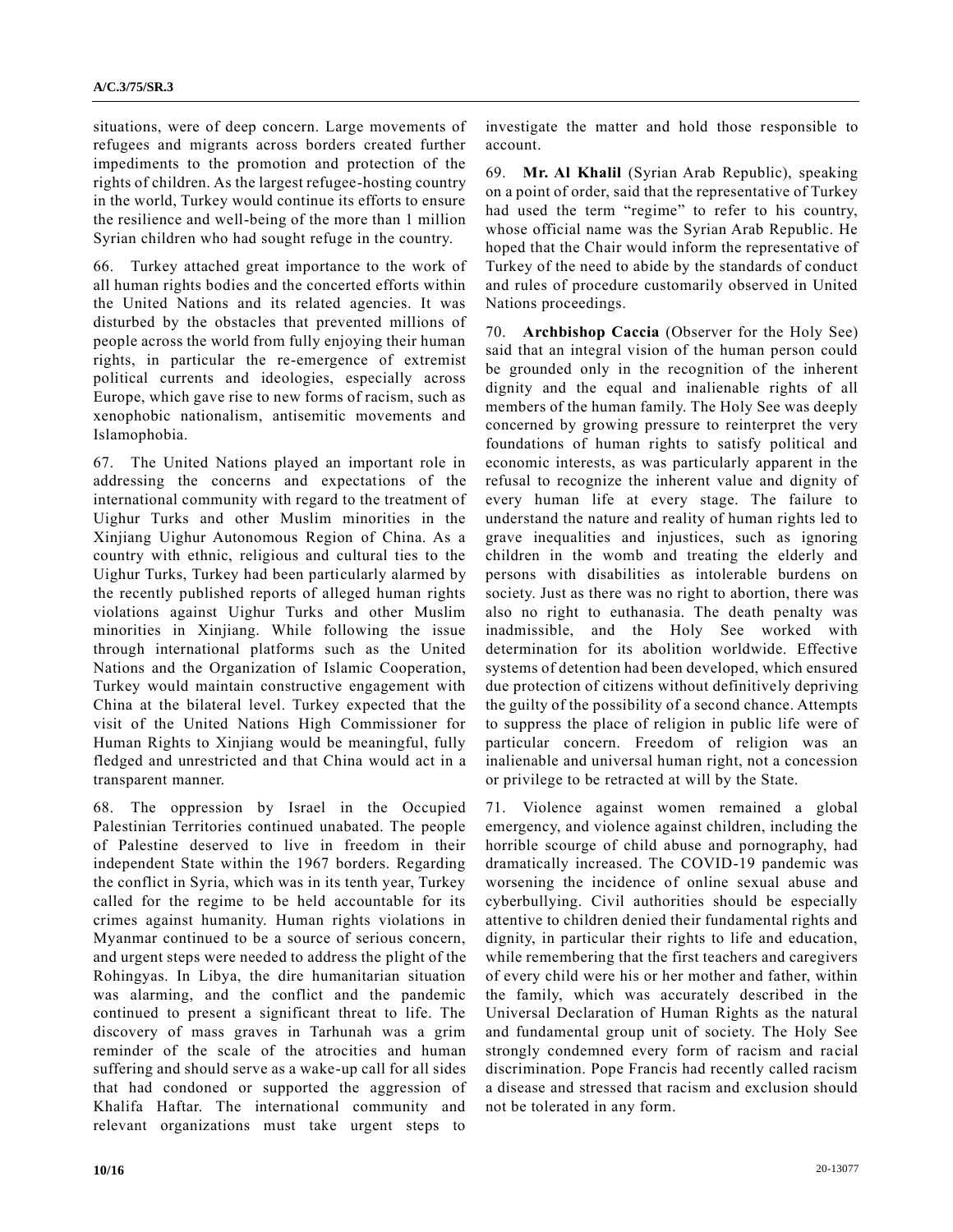72. **Mr. Foncea** (Romania), speaking as a youth delegate in a pre-recorded video statement, said that the current unprecedented times had left young people suffering from a lack of access to education and employment. Concrete solutions were needed to ensure that everyone had access to inclusive, digitalized and innovative educational and professional processes. Gender inequality, discrimination of all forms and mistrust had deepened as a result of the spread of misinformation, hate speech and a lack of genuine human interaction.

73. **Ms. Balan** (Romania), speaking as a youth delegate in a pre-recorded video statement, said that young people in her country had taken active steps to adapt to the current circumstances, for example donating laptops to children to enable them to continue their education, delivering groceries, raising funds for medical equipment and building face shields from scratch. In the recent local public administration elections, young people had participated as both candidates and voters. They were returning with skills and meaningful experience to rural areas.

74. **Mr. Jinga** (Romania) said that, although young people throughout the world were facing unprecedented challenges, they were more resourceful than ever, and their adaptability, mobility and technology skills were key assets. His Government had adopted comprehensive measures with the aim of equipping young people with knowledge and skills about human rights, democratic citizenship, intercultural education and the culture of peace. It was mainstreaming and engaging young people throughout its foreign policy objectives and in all multilateral formats. In its current capacity as President of the Community of Democracies, Romania had promoted the role of young people in democratic processes and decision-making.

75. Responses to the COVID-19 pandemic must be people-centred and gender-responsive, with full respect for human rights, in order to achieve a safer, better and more sustainable future for all. Gender equality and the empowerment of women and girls were essential to overcoming the current crisis and rebuilding more equal, inclusive and resilient societies for all. The principle of equal opportunities was enshrined in Romanian law and public policy, and a national agency for equal opportunities between women and men had been established to develop policies to address gender inequalities and prevent and combat domestic violence. Important progress had been made with regard to the gender pay gap in Romania, which was currently the lowest among the States members of the European Union. The empowerment of women had been instrumental in the democratization of economic, political and social life in Romania. In the Romanian diplomatic system, there were more women diplomats then men.

76. The freedom of expression and freedom of the media must be guaranteed, while the spread of misinformation must be countered both offline and online. The lessons learned in 2020, including the paramount importance of strong human rights principles that protected core democratic values, must be used to inform life after the pandemic.

77. **Mr. Ke** (Cambodia) said that his country had made remarkable progress in socioeconomic development, contributing enormously to the achievement of the Sustainable Development Goals, enhancing the living standards of the Cambodian people and promoting their human rights and fundamental freedoms. Cambodia was a party to eight of the nine core international human rights instruments and had fulfilled its obligations under and collaborated with various mechanisms, such as the Special Rapporteur on the situation of human rights in Cambodia, the Office of the United Nations High Commissioner for Human Rights, the universal periodic review and the treaty body mechanisms. Following the successful conclusion of its third cycle of the universal periodic review in 2019, Cambodia had accepted 173 out of 198 recommendations. Cambodia had continued to advance gender equality through the empowerment of women and girls and to promote their active participation in the country's socioeconomic development.

78. Human rights must be promoted and protected with respect for the purposes and principles of the Charter of the United Nations. Politicization and double standards in human rights and interference in the domestic affairs of any Member State must be avoided. All unilateral trade, economic and financial sanctions against developing countries must be ended without any conditions amid the current pandemic. Such sanctions not only hindered development efforts, but also violated human rights and ran counter to the spirit of the Charter.

79. In Cambodia, although several hundred COVID-19 cases had been confirmed, there had been no deaths. Nevertheless, the pandemic had greatly affected the country's social and economic progress. Cambodia welcomed the recent adoption of the General Assembly resolution on COVID-19 and the establishment of the United Nations COVID-19 Response and Recovery Fund. The international community, specialized agencies of the United Nations and international financial institutions must stand in solidarity to combat the disease. Cambodia joined the call for an equitable and affordable vaccine.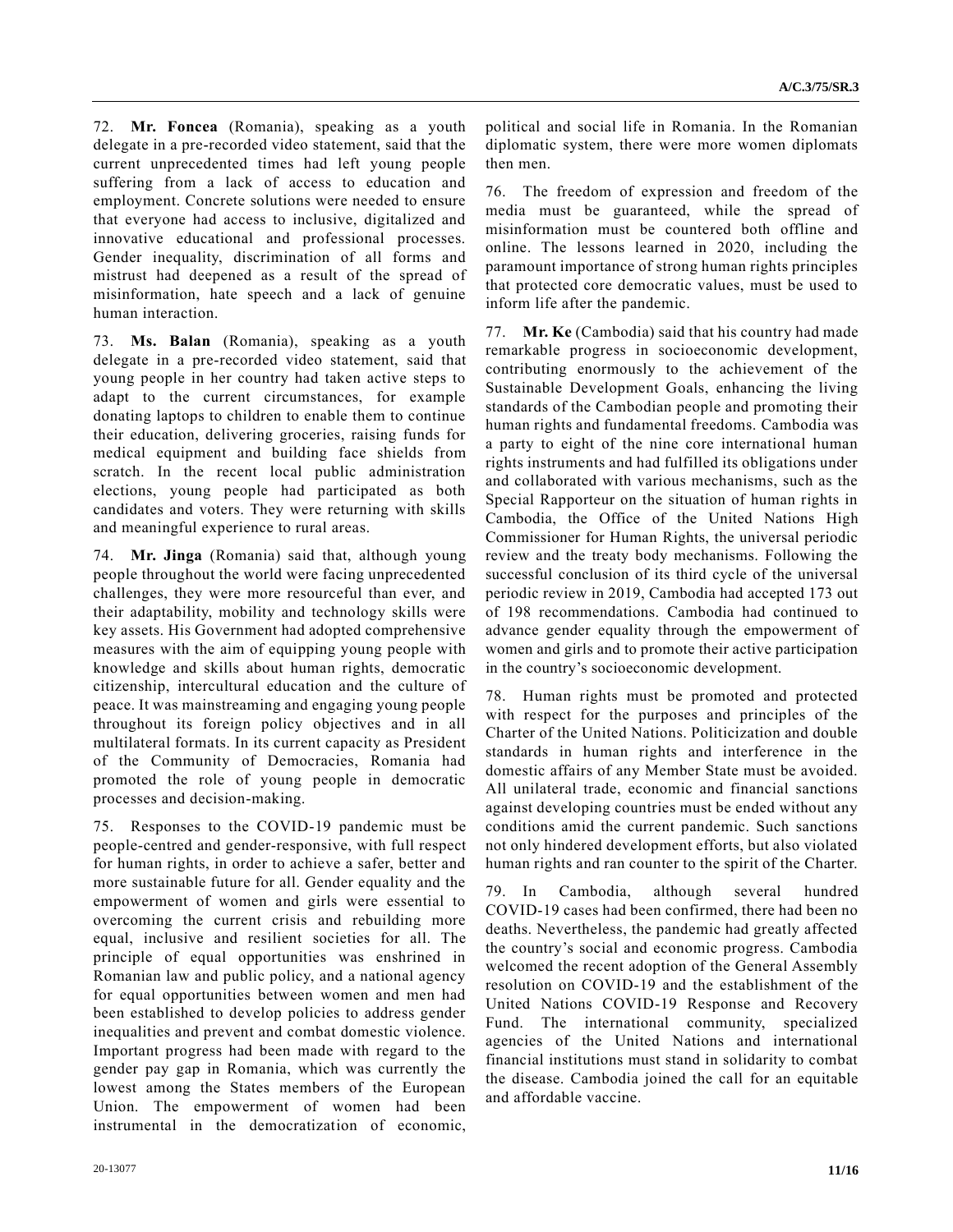80. **Ms. Banaken Elel** (Cameroon) said that, while all human rights were equal, complementary and mutually reinforcing, the COVID-19 pandemic had shown that it was possible to live without the rights to move freely, to gather or to peacefully demonstrate. Although those rights were important and Cameroon was fully committed to protecting them, the fundamental human rights were those that could not be restricted, namely, the right to life, the right to health, the right to education and the right to food. All Governments had reaffirmed the provisions of the International Covenant on Civil and Political Rights that recognized that, in certain circumstances, certain rights and freedoms could be subject to restrictions in order to protect national security, public order and public health and morals. It was more important than ever to guarantee for every person everywhere the right to life and all directly related rights. It was time to reorder priorities and focus on the promotion and guarantee of economic, social and cultural rights and the right to development.

81. No country had a perfect human rights record. In self-proclaimed feminist countries, women were still considered inferior to men and had considerably lower salaries than men. Since 1960, men and women with equal qualifications had received equal pay for equal work in Cameroon. In certain countries that advocated freedom of expression and the participation of all in public affairs, entire groups of the population were forced to take a backseat, including racial minorities, indigenous peoples and elderly persons. Cameroon promoted an inclusive society for all. In certain countries that criticized restrictions on the freedom of movement, migrants were left wandering at the border or on-board humanitarian boats that had been turned away. A welcoming country, Cameroon sheltered thousands of refugees.

82. The COVID-19 pandemic should make States realize that they needed each other in order to evaluate their human rights situations. It was only through constructive dialogue, mutual respect and sincere cooperation that a world could be created in which all individuals felt valued in their human dignity as human beings. The lessons learned from the pandemic should be built upon to give all human rights, including the right to development, equal treatment and attention.

83. **Ms. Andriamiarisoa** (Madagascar) said that her delegation welcomed the perspectives put forward in the report of the Secretary-General on the implementation of the outcome of the World Summit for Social Development and of the twenty-fourth special session of the General Assembly [\(A/75/216\)](https://undocs.org/en/A/75/216), in particular in the context of COVID-19. With a view to reducing the impacts of the pandemic and laying the foundations for

long-term recovery, her Government had adopted a number of innovative initiatives to contain the spread of the virus. The current recovery rate was 95 per cent, while the mortality rate was 1 per cent, which was well below the global average. By utilizing research findings, traditional knowledge and local resources, Madagascar had been able to limit the number of deaths caused by COVID-19. Working with multilateral and bilateral partners, Madagascar had spared no effort to build national coverage of health services and full access to social protection and to create a modern pharmaceutical factory.

84. Madagascar remained committed to combating gender-based violence and in 2019 had adopted an Act criminalizing such behaviour. It had supported several multilateral declarations and initiatives on women and girls, including those on the right to sexual and reproductive health.

85. Madagascar reiterated its position with regard to Xinjiang and urged Member States to reject any attempt to exploit the items on the Committee's agenda for political aims. Madagascar supported China in establishing ongoing dialogue concerning Xinjiang, which should be productive and prevent unfounded accusations of a lack of respect for human rights. All States should demonstrate integrity, transparency and impartiality when considering a particular situation in the light of international law. The case of the Hong Kong Special Administrative Region, including the application of the new National Security Act, must be addressed with respect for the principle of non- interference in the internal affairs of States.

86. **Ms. Al-Thani** (Qatar) said that her Government had demonstrated its ability to respond to the coronavirus disease (COVID-19) crisis promptly and effectively, deploying a multisectoral approach anchored in the country's National Vision 2030 development plan and in its promotion and protection of human rights.

87. Qatar had provided high-quality preventive services, screenings and treatment to all citizens and residents, including migrant workers, who had received health care free of charge. Moreover, the contractual relationship between employers and workers had been regulated. In August 2020, new laws had been enacted establishing a minimum wage and facilitating the transfer of workers between employers. A social protection programme provided for 75 billion Qatari riyals in financial assistance to the private sector in order to ensure that employment remained sustainable.

88. The national response to the pandemic included measures to protect women and girls from its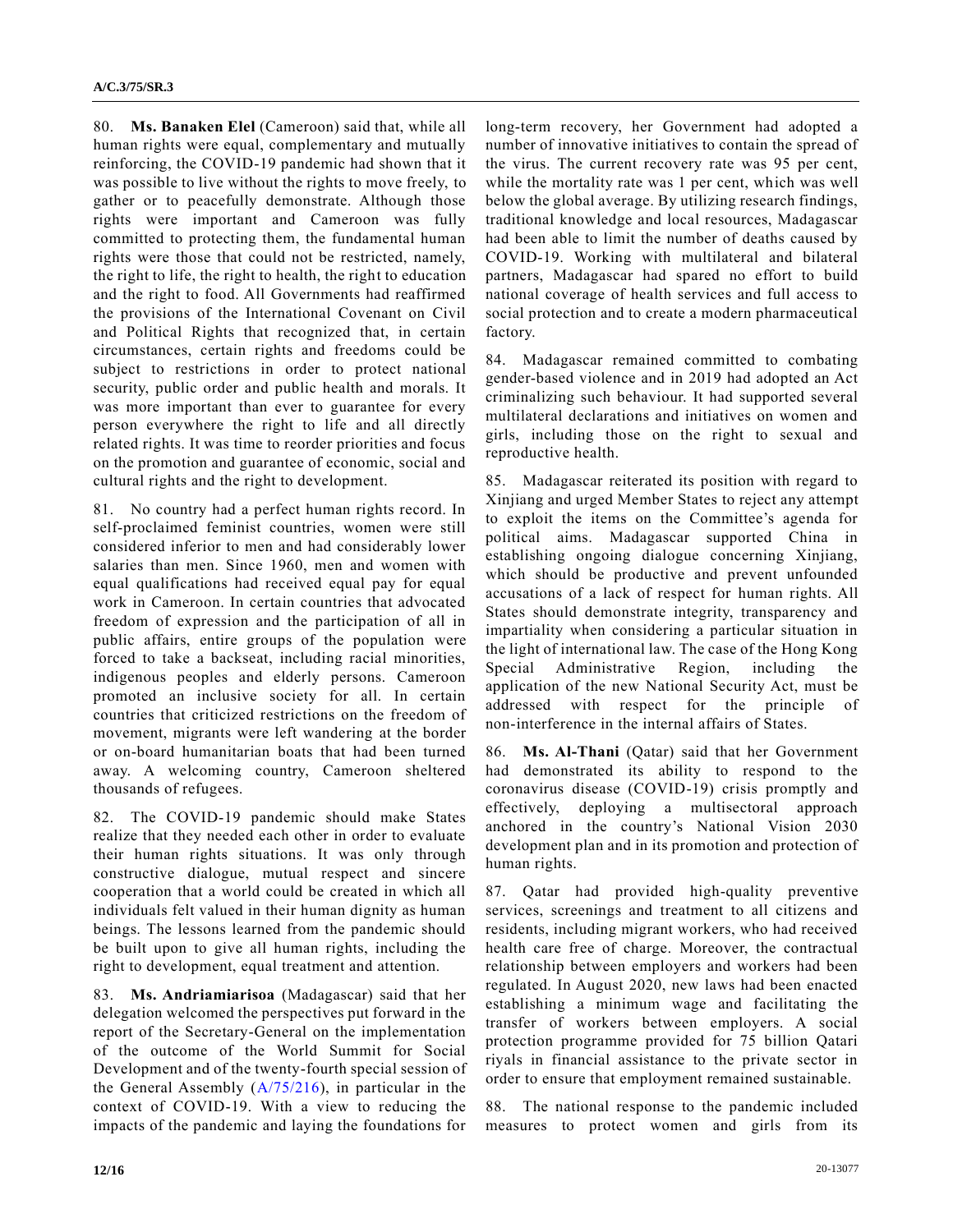repercussions. Women played a key role in and were overrepresented in the frontlines of the containment effort, especially in the health, education and volunteer sectors. Global women leaders had been called on to join the Rise for All global initiative, in a bid to foster solidarity in combating the COVID-19 pandemic.

89. Empowering the young and promoting their participation in public life was a priority for her country, as evidenced by a number of relevant Government initiatives. Qatar would host a high-level meeting on comprehensive peace processes for youth in May 2021. The challenges faced by families around the world as a result of the pandemic made it imperative to increase investment in policies and programmes relating to the family. Qatar, in its capacity as facilitator of the annual resolution of the Group of 77 and China on the International Year of the Family, encouraged Member States to participate in the ongoing preparations to commemorate the thirtieth anniversary of the International Year of the Family in 2024.

90. The persistent, illegitimate blockade against her country constituted a flagrant violation of international law and human rights, particularly against the backdrop of the current crisis, which could only be confronted by countries and peoples in close cooperation with one another. The negative repercussions of both the pandemic and the unjust blockade notwithstanding, Qatar remained committed to promoting and protecting human rights, including those of its citizens and residents, and participating in development and humanitarian cooperation. It had provided \$89 million in assistance to 78 countries lacking the resources to address the pandemic, in addition to its support for the United Nations, the Global Alliance for Vaccines and Immunization (Gavi) and the World Health Organization.

91. **Mr. Nze** (Nigeria) said that, over the past two weeks, Heads of State and Government had debated the topic of "The future we want, the United Nations we need" and reaffirmed their commitment to multilateralism, a concept that was unquestionably salient in the context of the COVID-19 pandemic. While developing draft resolutions to address the humanitarian, human rights and social issues before it, the Committee must choose a path of open-mindedness, solidarity and partnership, as international cooperation had never been more necessary. Of all the Main Committees, the Third Committee considered issues that had the most direct bearing on the lives of the people that it represented.

92. The pandemic had highlighted the need to pursue holistic and inclusive social development that created resilient societies and ensured access to social

protection for all, especially the most vulnerable. Inequalities, inequities and vulnerabilities within and among societies must be addressed, and the factors that predisposed persons to the most dangerous effects of COVID-19 must be countered. It was also important to work together to strengthen health-care systems and improve access, in an affordable and non-discriminatory manner, to medicines, vaccines and health technologies, in line with the political declaration of the high-level meeting on universal health coverage, adopted in 2019. It was equally important to work together to eradicate poverty. The Alliance for Poverty Eradication launched in 2020 provided a platform to share ideas in that regard. Nigeria encouraged States that had not yet joined the Alliance to do so, especially those from the global North.

93. High-quality education for all was the cornerstone of holistic development, contributing exponentially to the promotion and protection of human rights, poverty eradication, improved health outcomes, the promotion of gender equality, peaceful and resilient societies, and the achievement of the Sustainable Development Goals. His Government continued to work to ensure that children stayed in school by protecting children from attack and providing a safe environment for learning. Nigeria would host the Fourth International Conference on Safe Schools in 2021.

94. **Ms. González López** (El Salvador) said that the right of every person to health was recognized by law in El Salvador. Her Government had therefore adopted, on 11 March 2020, a series of measures to stem the spread of the COVID-19 pandemic, while protecting the right to life of all citizens without distinction, with a focus on vulnerable groups. Conscious of the need to increase the coverage of health services and improve access to them, the Government had built Hospital El Salvador to care for people infected with the virus. El Salvador had supported the various calls and policy briefs of the Secretary-General and had been one of the main initiators of the joint statements on the impact of COVID-19 on older persons and on migrants. Recognizing that poverty would increase during the pandemic, the Government had given priority in its planning to groups at risk of increased marginalization, exclusion and discrimination.

95. Her Government was implementing its comprehensive early childhood policy, which would contribute to the achievement of target 4.2 of the Sustainable Development Goals. During the pandemic, young people had played vital roles in sharing highquality content and information on social networks and the Internet and in the areas of education, production and telework. The Government had developed an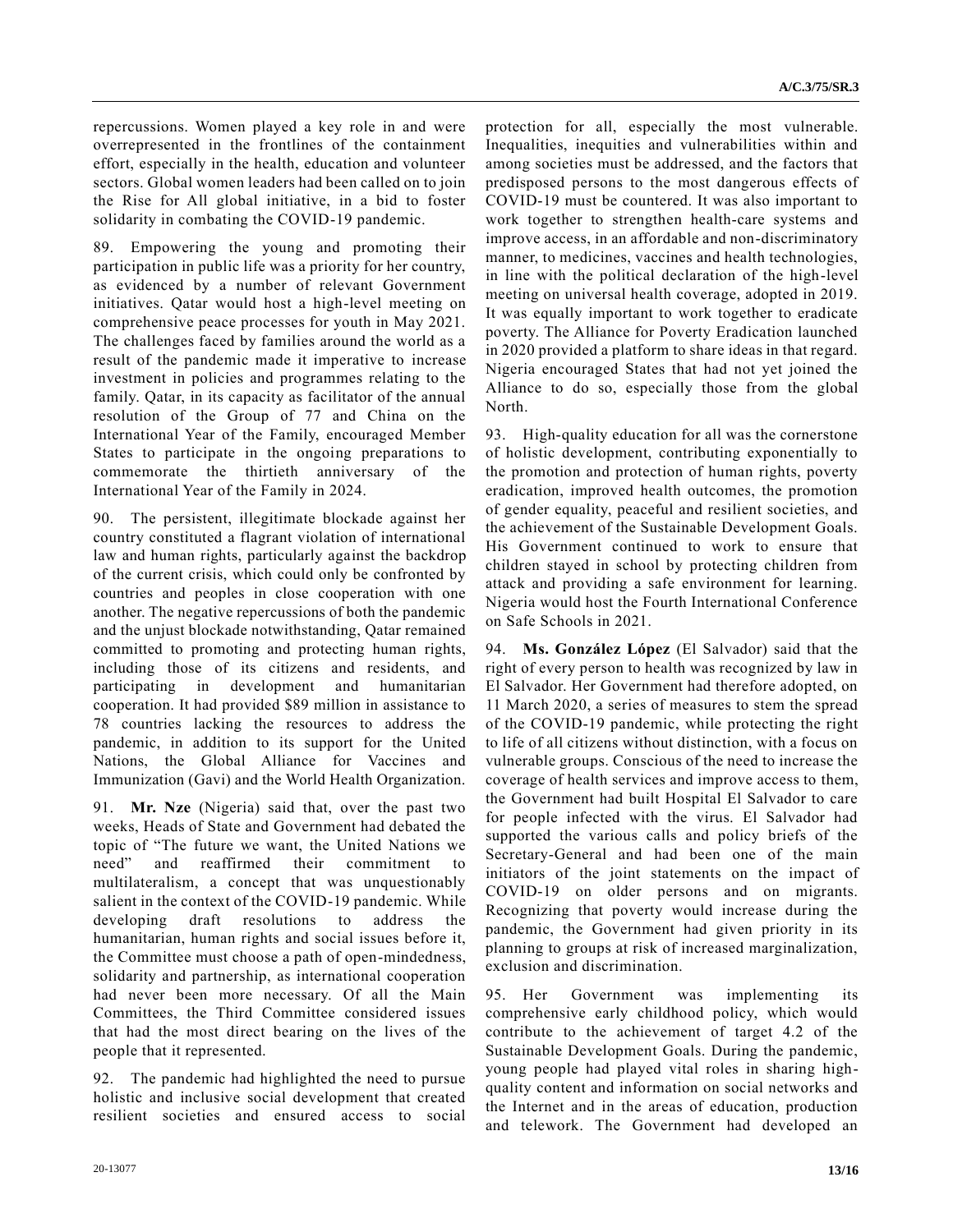educational continuity strategy, which relied on various digital platforms, radio and television. More than 38,000 teachers from the public and private sectors had been trained in the use of the Google Classroom platform and provided with laptops as part of the first phase of the shift towards digital inclusion in education.

96. El Salvador had always advocated a comprehensive vision of international migration that focused on human rights and rejected the criminalization of migrants, regardless of their migratory status. The Government was working with various national and regional actors to address the causes of migration, striving to make migration an option, not an obligation. El Salvador reaffirmed its commitment to promoting gender equality and the empowerment of all women and girls and eliminating the multiple forms of discrimination against women and girls. With the spread of COVID-19, the progress achieved under the Beijing Declaration and Platform for Action and Security Council resolution [1325 \(2000\)](https://undocs.org/en/S/RES/1325(2000)) could be reversed. The exceptional circumstances must not be used to justify setbacks in the implementation of the commitments made under those instruments.

97. Her Government was joining forces with the United Nations system and other organizations to implement measures to respond to the needs of the population during the emergency. A vaccine should be made available and accessible and developed as a public good. Guaranteeing universal access to vaccines was a moral, political and economic imperative.

98. **Mr. Amorín** (Uruguay) said that the promotion and protection of the rights of the child was of paramount importance for his country. For many years, Uruguay had coordinated the resolution on the rights of the child on behalf of the Group of Latin American and Caribbean States and facilitated the negotiations with Member States. Uruguay recognized the invaluable contribution of the adoption of the Convention on the Rights of the Child and its optional protocols. States must develop and implement public policies to protect children, who constituted one of the most vulnerable groups of society. Protection of the rights of children should be taken into account in the formulation of laws and public policies.

99. Uruguay was strongly committed to the Beijing Declaration and Platform for Action, gender equality and the empowerment of all women and girls. Since the beginning of the COVID-19 pandemic, his Government had adopted a range of measures to protect the most vulnerable women, including the convening of a consultative committee on violence against women, a strengthened response to gender-based violence,

awareness-raising campaigns to facilitate the reporting of threats or violence and a protocol for public and private medical services to detect possible situations of domestic violence. The number of spaces for women with children who were victims of violence had been increased in shelters, and psychosocial counselling and legal services were provided to women and girls. As part of its commitment to the gender agenda, the Government had identified four priority areas: prevention of gender-based violence against women and children; economic empowerment; the implementation of national equality policies; and participation in politics and decision-making.

100. As part of its efforts to combat gender-based violence, Uruguay had taken a leading role in the action coalition on gender-based violence of the Generation Equality forum. Tackling that scourge had taken on particular importance during the COVID-19 pandemic, which had been accompanied by a rapid increase in cases of domestic violence. Protection must be ensured for vulnerable members of society who were particularly affected by the pandemic, such as women victims of domestic violence. Migrants and internally displaced persons were doubly vulnerable in the context of the pandemic. Uruguay had an open policy towards voluntary migration, based on the values of democracy, equality before the law and respect for the rights of all people regardless of their origin.

101. **Mr. Kayinamura** (Rwanda) said that the underlying philosophy behind the Rwanda Vision 2050 was to put people first and create new and better opportunities for the benefit of all Rwandans. Before COVID-19 had hit, more than 1 million people had been lifted out of poverty in Rwanda. Steps had been taken towards financial inclusion through policies that facilitated an investment-friendly environment and encouraged sustainable inclusive growth by investing in human capital and empowering women. The Government's social development goals and priorities were in line with and complemented the post-2015 development agenda.

102. COVID-19 had reversed decades of progress in poverty eradication, the advancement of women, children's rights and education. An estimated 71 million people were expected to be pushed back into extreme poverty in 2020, the first rise since 1998. Many countries had seen a surge in reports of domestic violence against children and women. The international community must unite to meet those emerging challenges. It was not the time to point fingers; rather, deliberate action was needed to recover from the pandemic.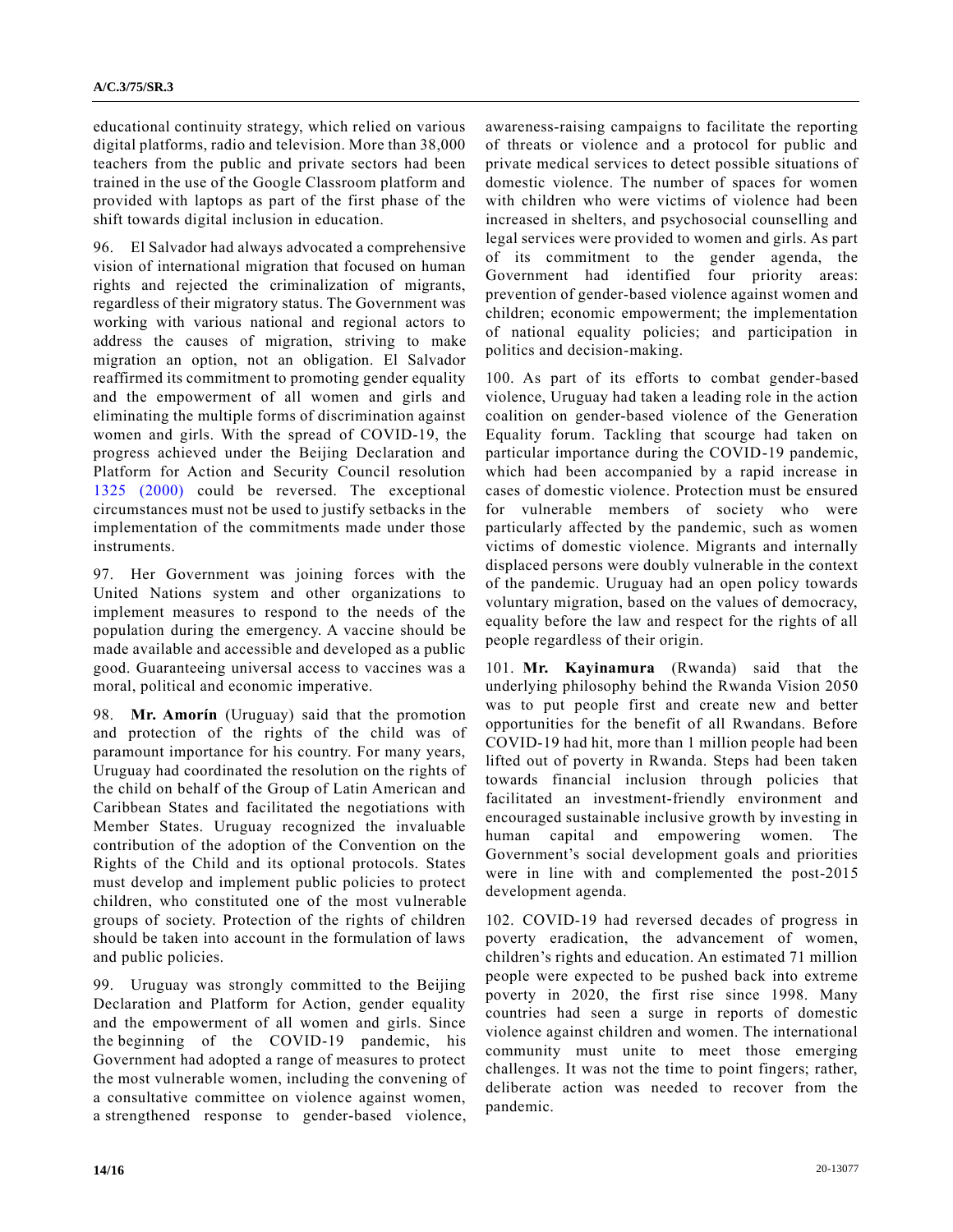103. Rwanda attached the highest priority to protecting children's rights. Containment measures, lockdowns, school closures and shifts to online schooling in response to COVID-19 had widened the inequalities between the connected and the unconnected, affecting millions of children around the world. Universal connectivity and closing the digital divide in schools were vital for protecting the gains for children and ensuring a better future for societies.

### *Statements made in exercise of the right of reply*

104. **Ms. Inanç Örnekol** (Turkey) said that the representative of Greece had presented a selective, onesided interpretation of history and the current state of affairs. In 1963, Turkish Cypriots had been forced out of the government institutions and legislative and judiciary bodies of Cyprus, and the atrocities committed against them were well documented. Subsequently, in 1964, the United Nations Peacekeeping Force in Cyprus had been deployed. Over the next 10 years, 180,000 Turkish Cypriots had been displaced and forced to live in scattered enclaves. The only occupation on the island, therefore, was the 56-year-long occupation by the Greek Cypriot administration.

105. Turkish Cypriots and the Government of Turkey had demonstrated their political will for a solution. Nevertheless, Turkish Cypriots continued to experience unacceptable isolation, which the international community should end by establishing direct economic, commercial, social and cultural relations with the Turkish Cypriots without further delay.

106. The Turkish Cypriot authorities were making every effort to facilitate the work of the Committee on Missing Persons in Cyprus. Hundreds of Turkish Cypriots had gone missing in the period from 1963 to 1974. Attempts to exploit a humanitarian issue for political propaganda purposes undermined the excellent work of the Committee.

107. To address the cultural heritage issues, Turkish Cypriots and Greek Cypriots had established a joint technical committee, which had carried out several significant projects related to the sites on both sides of the island.

108. Hagia Sophia continued to stand with its unique architectural characteristics thanks to the determination and sustained efforts of Turkey, including in accordance with the United Nations Educational, Scientific and Cultural Organization Convention for the Protection of the World Cultural and Natural Heritage. Neither the Convention nor its Operational Guidelines posed an impediment to any property rights of the cultural heritage sites, including the change of status. Turkey would continue to duly and meticulously protect Hagia Sophia regardless of its status.

109. There was no change in the current state of affairs in Varosha, which lay within the borders of the Turkish Republic of Northern Cyprus and would not be opened for settlement. Any decision by the Turkish Cypriot authorities to reopen Varosha would be taken with full respect for the property rights of the owners and former inhabitants.

110. Her delegation refuted the statement by the representative of Armenia in its entirety. Turkey had strongly condemned the Armenian attacks, which constituted a clear violation of international law, had caused civilian casualties and clearly demonstrated that Armenia was the biggest obstacle to peace and stability in the region. Azerbaijan had the right to protect its people and its territorial integrity. In accordance with the relevant Security Council resolutions, Armenian forces must withdraw from the territories that they had illegally occupied.

111. The baseless allegations made by the Greek Cypriot administration would be answered by its Turkish Cypriot counterpart, whose voice unfortunately could not be heard in the Committee.

112. **Mr. Al Khalil** (Syrian Arab Republic) said that the claim by the representative of Turkey that her country was promoting and protecting the human rights of Syrians was profoundly ironic, not to mention the farthest possible from the truth. The remarks of several delegations had attested to the criminal ideology of Turkey, whose President and current Government were key sponsors of terrorism in Syria and the broader region. Having facilitated the entry of thousands of foreign terrorist fighters into his country, Turkey continued to provide the Nusrah Front and its bloodthirsty brethren with all kinds of support. Furthermore, its policies in the areas of Syria under Turkish occupation included Turkification, forced displacement, and collective punishment of civilians opposed to Turkish rule in Hasakah and dozens of neighbouring villages by cutting off their water supply deliberately and repeatedly, while the ensuing threat to their lives was compounded by the COVID-19 pandemic. Such actions were tantamount to war crimes and crimes against humanity under international law. The same murderous ideology had driven the terrorists who had cut off the water supply of millions of Damascene civilians; meanwhile, to no one's surprise, the human rights prosecutor had not lifted a finger.

113. Turkey had become a rogue regime indifferent to international norms, as evidenced by its failure to abide by the outcomes of regional meetings on Syria; its